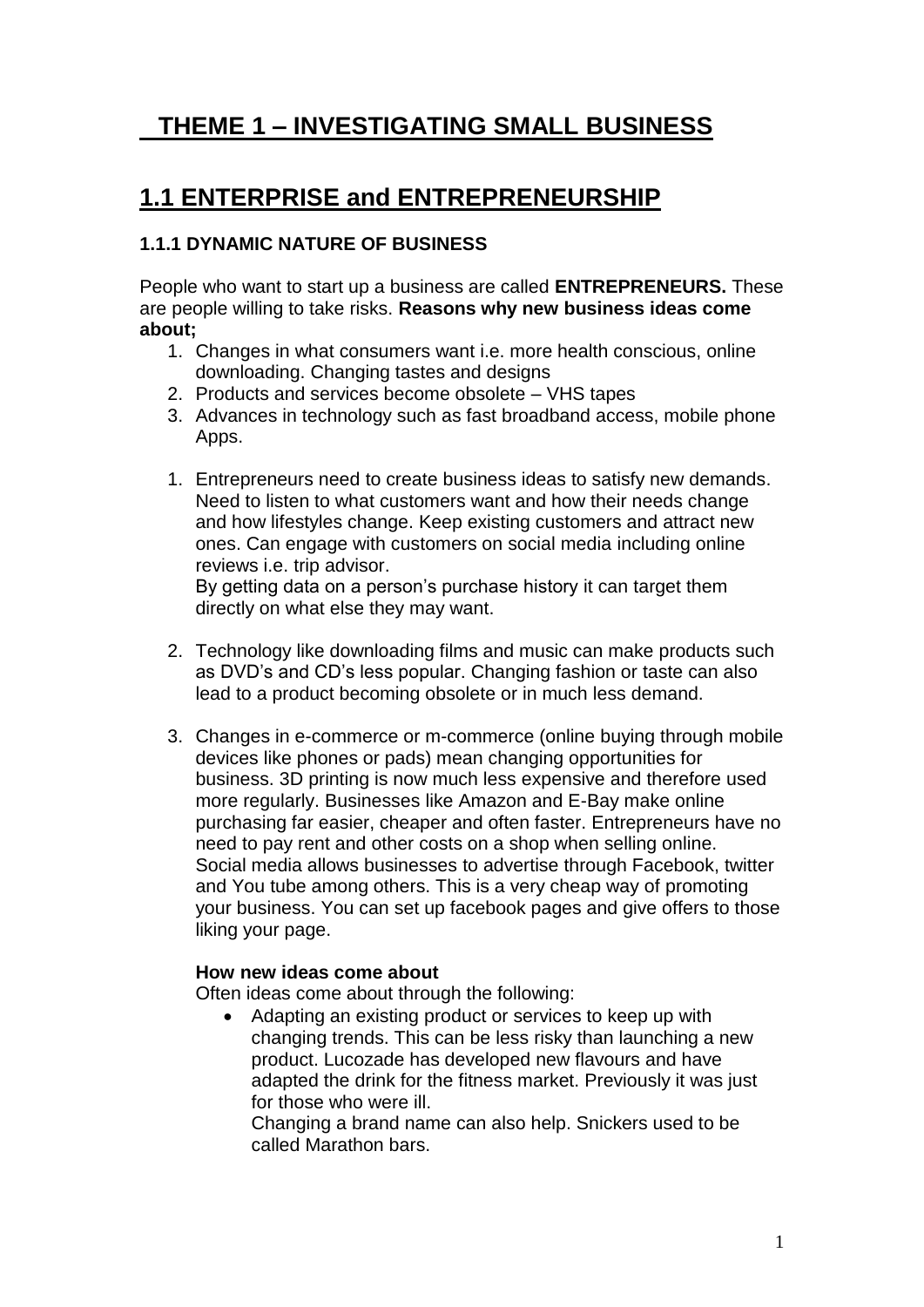Could respond to new fashions by offering different coloured products, or you could adapt the promotion strategy. By adapting or customising an existing product you can cut your development costs and speed up the launching of the new product, if it is adapted from an existing one.

• Creating a completely original product or service to satisfy a new or previously unknown customer trend. This can be difficult to do. Great original ideas of previous times include Dyson vacuum cleaners, cats eyes on roads.

#### **Examiners tips**

Link an idea for a business method you identify, by giving a REASON why this will be a success. Say HOW or WHY it will work. This is you showing ANALYSIS skills.

## **1.1.2 RISK and REWARD**

Entrepreneurs always have to take risks. These include risk of business failure, or great financial loss or a lack of security.

**Risks** can be minimised through market research that identifies a market, or by looking at cash flow and revenue forecasting.

Causes of failure include having cash flow problems so there is not enough to pay wages, other bills or suppliers. Cash flow problems can also be caused by unexpected drop in sales and therefore sales revenue. Revenue could drop due to recession, where people have less money to spend or it may be caused if there is more competition and they cut prices.

Financial loss can be caused by the entrepreneur not making the money back that they have invested in starting up the business. A poor reputation can affect the ability to raise money in the future, or financial loss can be caused by simply not having enough money to launch the product in a way that attracts customers attention.

If competitors do better and spend more on marketing then this may lead to financial loss. A technical risk can happen if your product does not do what it says or work as intended.

Lack of security means that the entrepreneur does not have the security of working for someone else, or the security of a regular wage or sick pay or a pension from your employer. Using your own money to set up your business leads to financial insecurity as you may have run out of money, and all savings may have been used.

Intuition is another risk as many entrepreneurs base their decisions on intuition rather than on analysis or facts. Intuition can be seen as a 'gut feeling' or a 'hunch' that something will work out.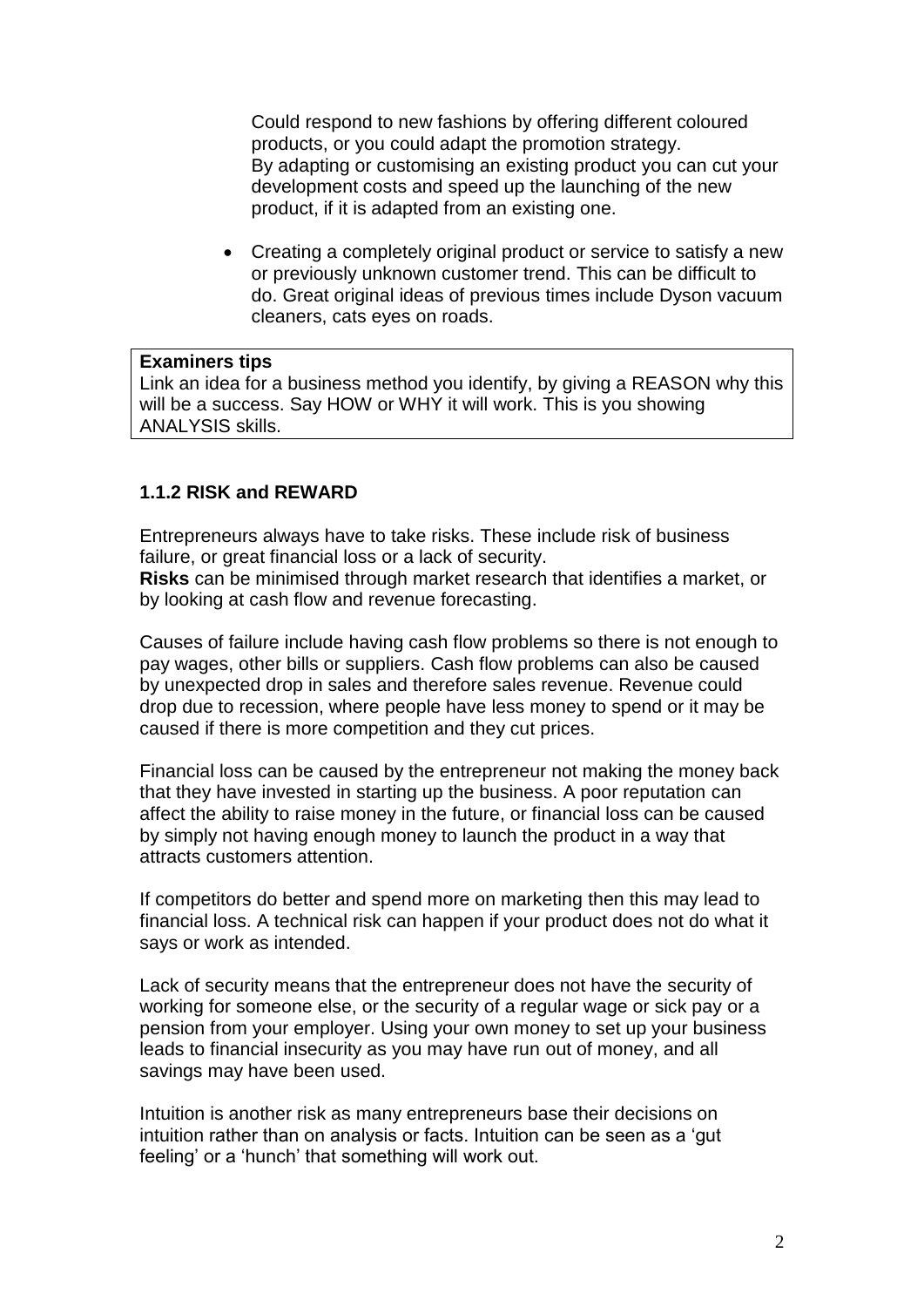**Rewards** are what the entrepreneur sees as success. Even working for yourself or making all of your own decisions can be seen as rewarding.

Business success is a key motivation, starting from nothing and building up to something successful can be rewarding, or having the idea that no one has thought of before is rewarding. Being able to provide work for people by giving them jobs is also rewarding.

Obviously where there is a great risk, when the business does succeed and make a profit then this is a major reward, particularly when there is no real idea how soon it would succeed, or if at all. The greater the investment the greater is the reward when profits are made.

Being independent is a reward. Not having to work for someone else and being able to make all of your own decisions, including taking risks others may not agree to, can be very rewarding.

#### **Examiners Tip**

If you are asked to explain TWO risks or TWO of something, then ONLY give and explain TWO, and say WHY and HOW these are important. Do NOT explain three or four as you will not be rewarded for this.

### **1.1.3 ROLE OF BUSINESS ENTERPRISE**

**The role of a business enterprise and the purpose of a business activity** can be put into three categories – producing goods or services, or meet customer needs or to add value in a number of different ways.

• Producing goods or services

The more goods and services that satisfy consumers needs and wants then the more competition there will be. Making and selling leads to increased profits that are reinvested leading to further growth, thus creating jobs and wealth and improved standards of living.

• Meeting customer needs

Offering people exactly what they want and understanding their changing needs. Positive relationships allow for feedback and then changes can be made where necessary to improve products and services or develop new ideas. There can be a range of customer needs including:

Fast delivery

Reasonable and competitive prices

Friendly and helpful customer service

Prompt answers to enquiries

Enough stock so they can buy the item there and then

A website that is easy to use and buy from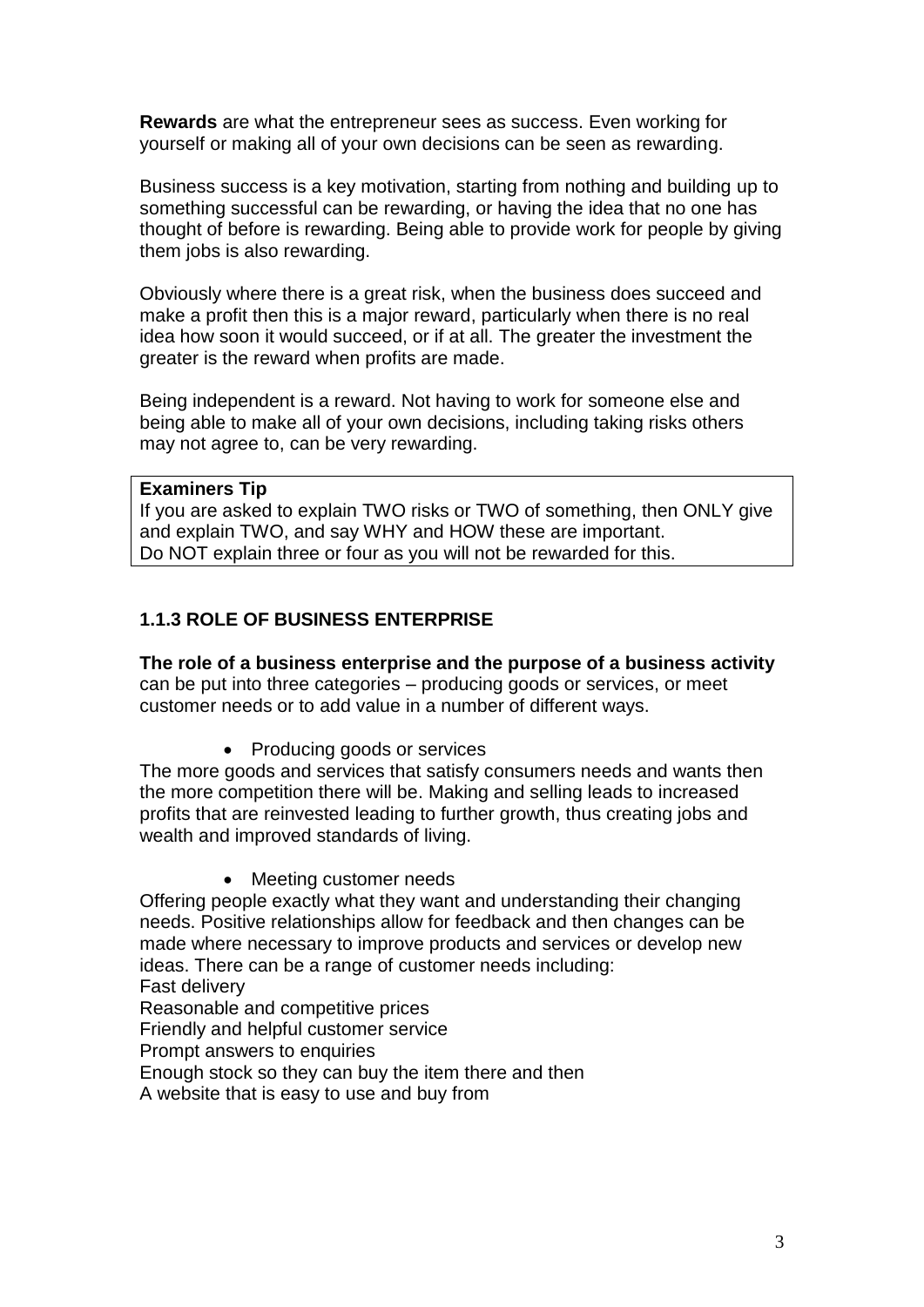• Adding value

This means increasing a products value. It could be the difference between the final price and the cost of producing the item. Value can be added in a number of different ways:

Branding – if customers are more attached to a brand then they will pay more for it, so that adds more value. Brand loyalty means people stay loyal to your product and will pay more than for competitors products or services. Apple is a good example as it has a strong brand name so people more willing to pay more for their iphones than a competitors.

Convenience – If it is easy to access, always available or easy to pay for then this makes your product or service more convenient and could lead to repeat business or brand loyalty.

Quality – you need to demonstrate you have a quality product or design if you want people to keep coming back. Having a reputation for good quality helps to add value. If it looks attractive people are more likely to pay a higher price. Unique Selling Point (USP) – this is something unique to your product or service and distinguishes it from competitors products or services. It could be the price or quality or the fact it is first one onto the market.

# **Role of entrepreneurship**

It is important to consider what entrepreneurs do. Their activities include –

Organising resources – These include finance, people and physical items like equipment and machinery.

Making business decisions – They make all of their own decisions, which can be a responsibility if they employ a number of people. They need a long term vision as you have to develop a new concept before developing a product or service. Must also be able to solve problems that customers may have and need resolving.

Taking risks - As this is part of being an entrepreneur then it becomes part of the role. Financial risk taking is vital and it is important to try to minimise risks.

### **Examiners Tip**

If asked for an advantage then identify the advantage THEN explain the IMPACT it can have upon the business.

Write down the things an entrepreneur does when setting up a business, then consider how important these things may be to the success of the business.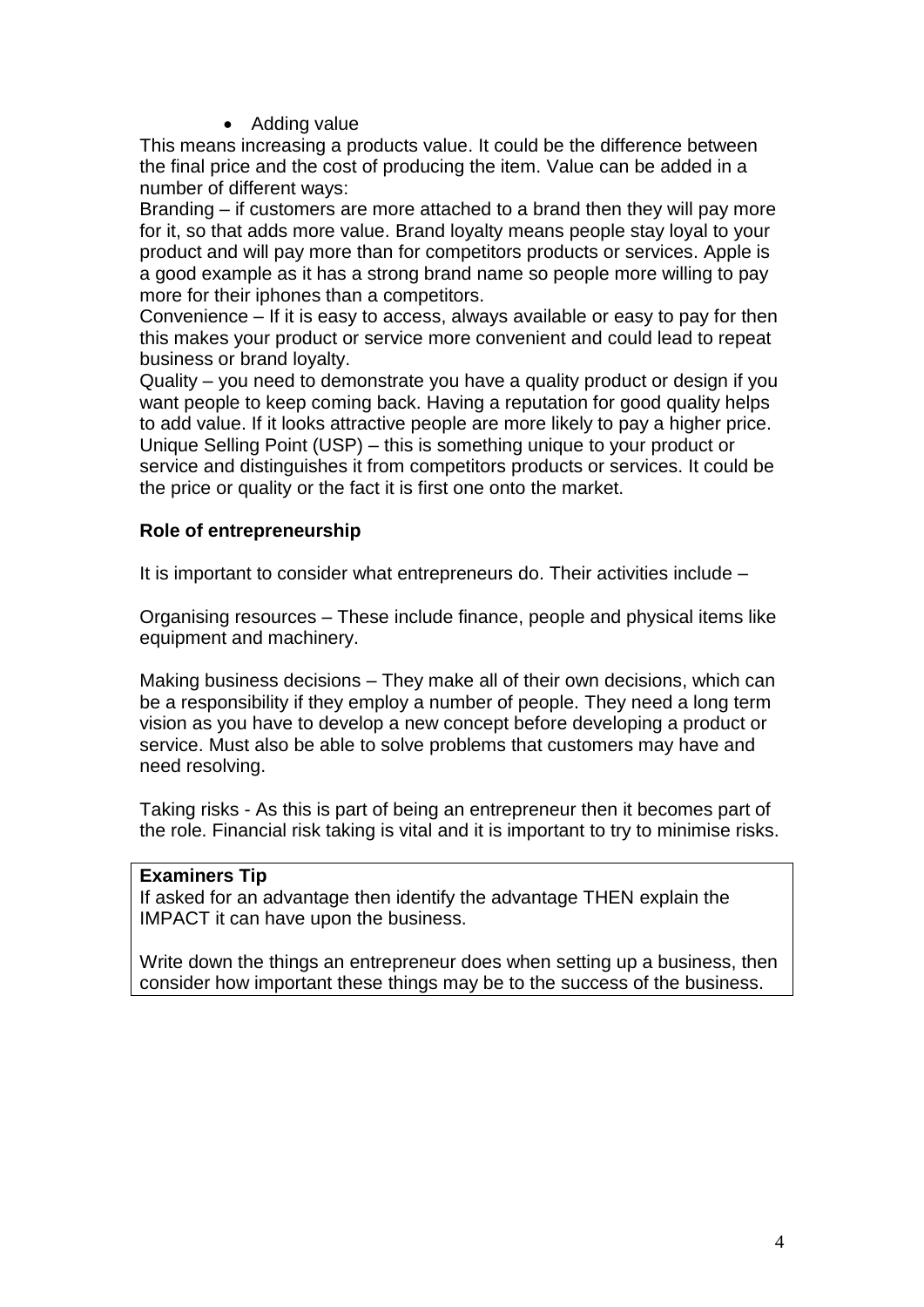# **1.2 SPOTTING A BUSINESS OPPORTUNITY**

## **1.2.1 Customer needs**

Entrepreneurs need to spot a business opportunity and they often achieve this by understanding customer needs, using market research to achieve this. **Identifying and understanding customer needs**

Four needs that have to be considered:

### 1. PRICE

Customers are normally influenced by price and usually the lower the price the more customers will be attracted hence sales and revenue can be increased. Researching customer opinion on price is vital as in some cases a customer may be willing to pay a higher price, often depending upon brand, image and quality.

2. QUALITY

Customers identify quality as fitness for purpose and opinions are based on their expectations. Quality is not just based on how much you pay but whether it meets your expectations. Anything meeting your expectations could be seen as good quality, so a cheap UK camping holiday may be seen by the customer as of better quality than an exotic holiday abroad. A burger costing £3 may meet your expectations more than a gourmet meal costing £50.

3. CHOICE

People prefer more choice so a business with a wide range of products or brands may be able to show how differing products represent different choices based around exact needs of customers. Toothpastes may cater for: people with sensitive teeth, childrens teeth, a premium dentist recommended paste, a mint flavoured paste or different flavoured paste's. This type of product differentiation allows customers to choose what may be best for them.

4. CONVENIENCE

Some shops or even gym's are convenient as they are open from 6am to 11pm so this creates convenience for customers. Having items available in as many outlets as possible is also convenient. If a customer cannot find a small value item - chewing gum or crisps, they will not wait they will just buy a competitors version of the same item.

Meeting the above needs helps ensure you are successful. If customers are happy with the price and the quality then they are likely to become a loyal customer making repeat purchases. This increases sales and also, satisfied customers are more likely to make recommendations to other people.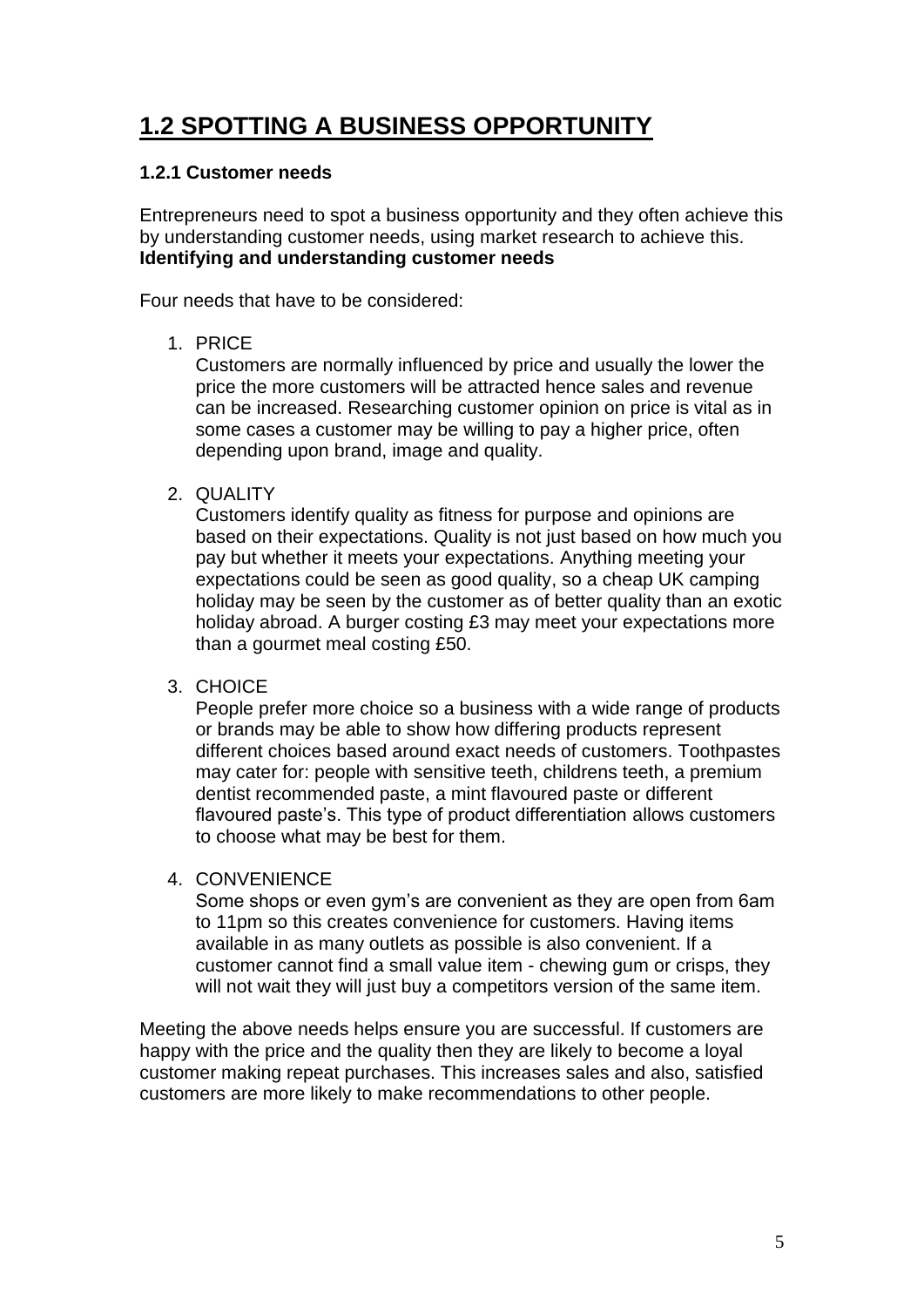## **Why it is important to identify and understand customers and their needs**

You could launch an excellent product or service but it is likely to fail if the business has not fully understood its customers and provided for their needs. People won't buy a product that does not meet their needs.

Customers base decisions on family needs, their financial needs, emotional needs and on brand loyalty.

If prices are above what its intended market can afford to pay then it will not generate enough sales to survive. If you stop selling a certain brand then customers loyal to it may go elsewhere where they can buy that particular brand.

## **1.2.2 Market research**

You need to find out about the market and potential customers, who they are and what they want. This is known as market research and there are two types – **Primary** and **Secondary.**

**Primary Research** is also known as FIELD research and is gathering information for the first time, maybe by using questionnaires to survey potential customers.

**Secondary Research** is also known as DESK research and involves using data that already exists, it may be on a website or in a report published by someone else.

# **Reasons for conducting MR**

It allows you to learn more about the market you want to sell into. It means your marketing activities can be more effective as you will better know when and where to advertise and to who, as you target customers.

- **market opportunities** is there a trend, so if its going well there may be new opportunities i.e. internet access via mobile phones, organic foods, home shopping
- **market size**, measures value of sales in £'s or the volume how many items are sold
- **market growth,** measures rate market is increasing in size and its possible future growth
- **market share** that firms already have i.e. what percentage of the total market sales does one business have
- **market segments,** are there differing groups young, old, gender biased. For lucozade there is the segment who use it for sports recovery and the segment using it for a boost when they are ill. Products could be advertised differently depending on the segment. Ice cream has the impulse buying segment and the take home and keep in a tub segment.
- **Competitor research,** so you know what they do and what they are good at along with any weaknesses.so you can try to do better than them.
- **Customer needs,** the more you can find their exact needs the more you can develop the exact right product for them at the right price.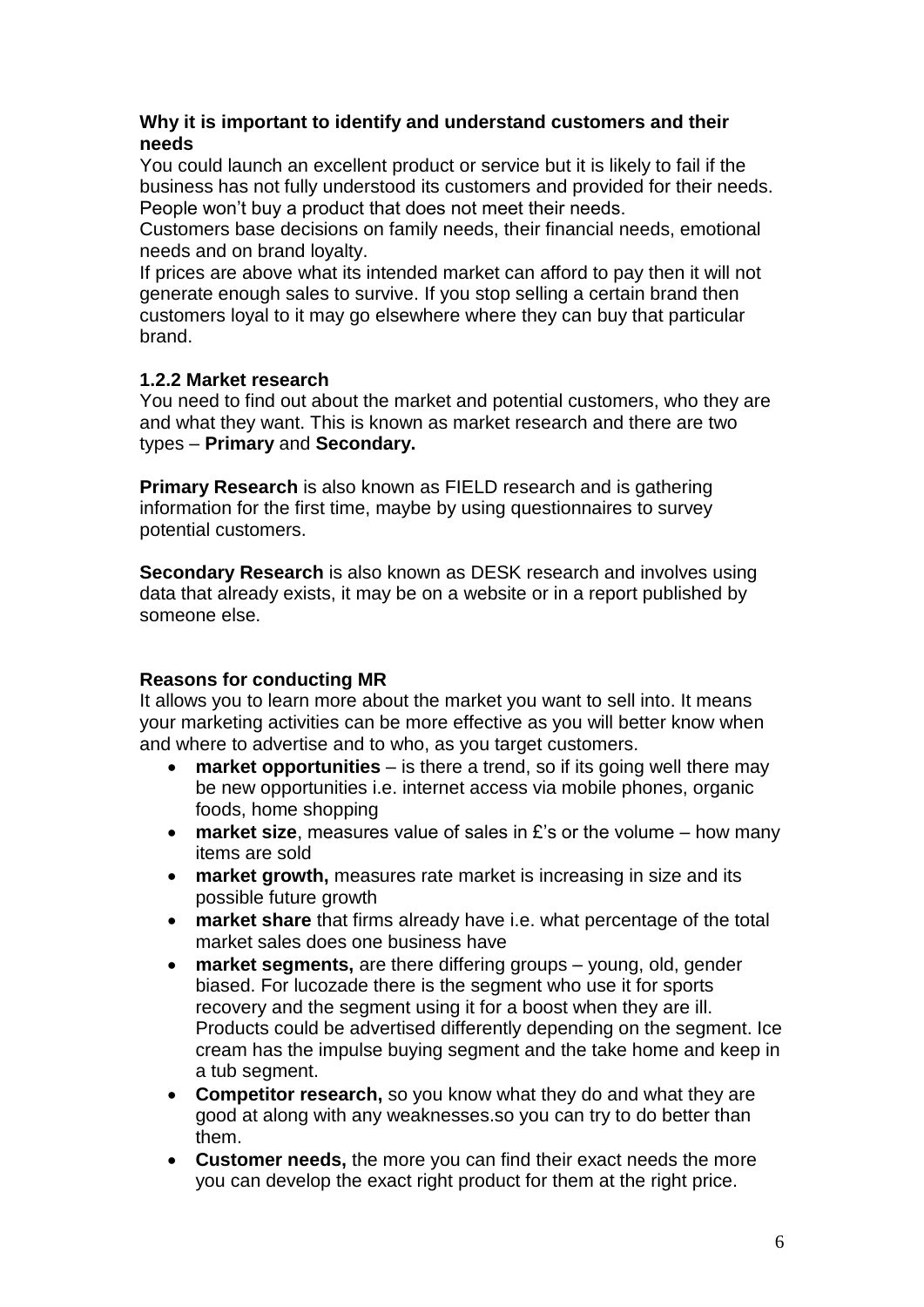What features do they want, or what do they don't feel are necessary and would maybe appreciate a lower price instead of that feature.

## **Secondary MR**

## **Advantages**

Its quick and cheap – newspapers, magazines, internet, reports. Government data can also be used as they publish information on the economy and social trends.

It can also give information on large sections of the population, particularly when looking at government data.

## **Disadvantages**

What already exists has been done by someone else and it may not be exactly what you want. You might want information on only Seahouses or Wooler but it only gives Alnwick district.

The secondary data could also be out of date as some markets change rapidly.

## **Primary MR**

This can be gathered in a few different ways:

- Observing watching people, numbers entering a shop/café in a certain time period
- Experimenting try out new advertising and measuring the response
- Surveying interviewing potential customers to get their responses and reasons for buying

A benefit of Primary is that you can adapt it to meet the exact needs of the business. The following methods of gathering primary data can be used:

Telephone Surveys – ringing up to get their views. Cheap and fast, but many people refuse or say anything to get the call ended quickly

Questionnaires – you can do this by post but the response is usually very poor. Doing it as a survey is better as you can stop people and ask, either door-to-door or in the town centre, but is it representative? i.e. when we went into town we would not have interviewed many working people because they would have been at work at 2pm. Often people are trained to make sure they ask the right questions of the right people. This can be time consuming.

Customer feedback – helpline or customer feedback forms or phone numbers allows customers to respond with feedback. This only relies on existing customers and not potential new ones.

Focus groups – small group selected to give their views on a business on any range of issues. As its small it doesn't reflect the market but it does allow you to get more in depth feedback.

Internet research – could get feedback through your website if you have one. Can track customer visits to website and search engine used. Also leads to secondary information gathering.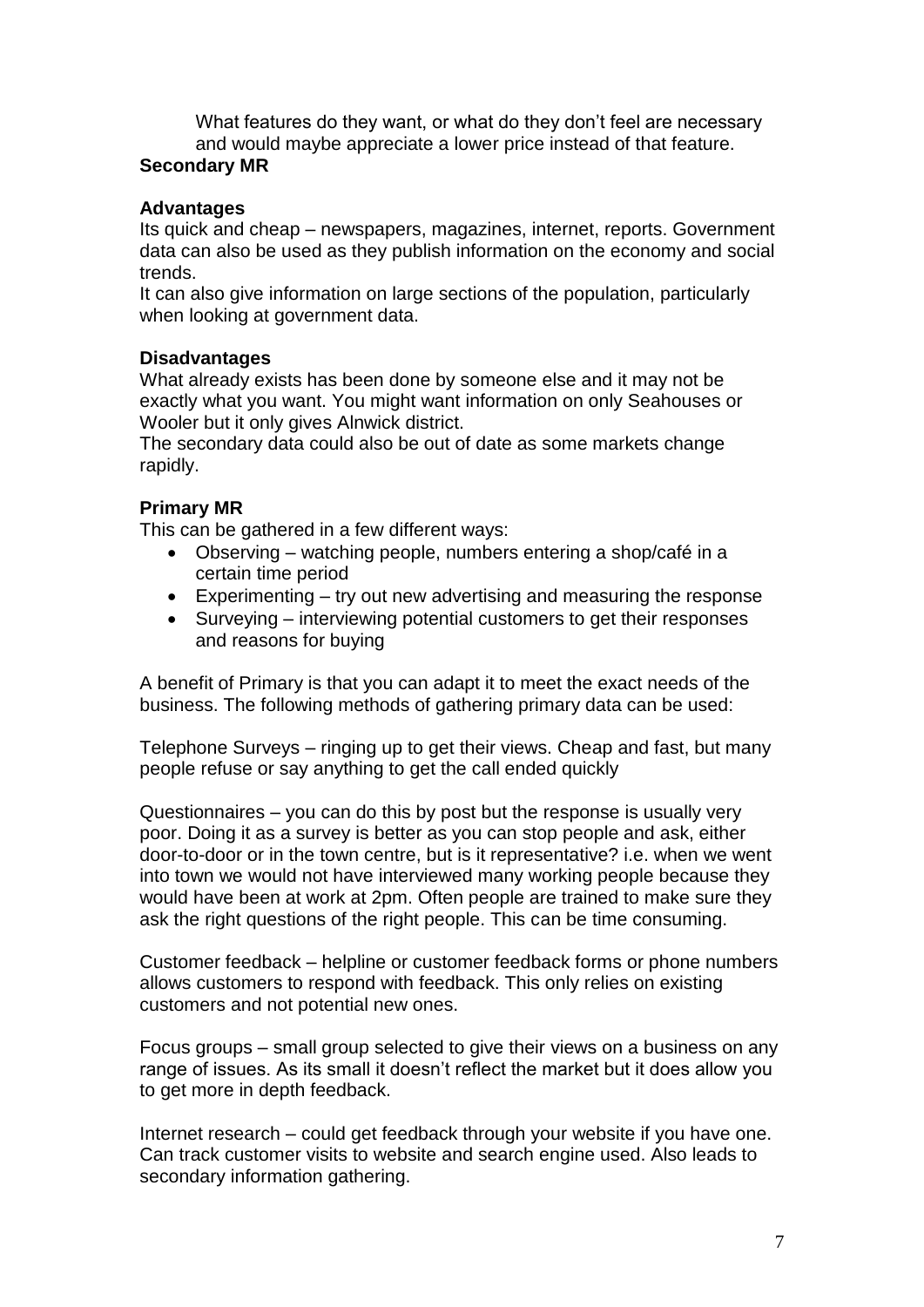### **Problems of start up Research**

It can be time consuming and expensive so many businesses cut corners and do not fully do any research. They think they know what customers want without the need for MR. Lots of businesses fail by not fully understanding customer needs. Lack of money is another big problem for many start up businesses so they either rely on secondary research that may not be appropriate to them, or just do limited research.

#### **Examiners Tip**

Don't assume that because some MR has been done that it will automatically be useful. Check how it was gathered and ask someone else what they think of the research.

Possible Exam Q – Do you think market research will guarantee the success of the business?

- Give reasons why undertaking MR can be useful
- Identifies target customers and their needs
- Helps decide if market is expanding, see what the trends are
- Identifies competitors and what they do
- BUT research alone is no guarantee due to
- May not use the research findings correctly
- State of the economy could affect a business
- Staff may not be trained
- Poor quality of what you make and sell

#### **Examiners Tip**

Link statements by saying 'as a result of this' or 'this leads to' when explaining the benefits of MR. Try to concentrate on the most important benefit and say WHY it is important. This develops ANALYSIS.

#### **Use of data in market research**

There are 2 types of data – **QUALITATIVE** and **QUANTITATIVE.**

**Qualitative data** is what people think and their opinions. Open questions are needed so they can say WHY they like or do not like a product or service. Focus groups or face to face questions are useful here. Useful for new products or a new marketing campaign, so you can understand customer reactions.

ADVANTAGES – detailed picture of why customers behave in a certain way, and can listen to what customers are saying.

DISADVANTAGES – small groups of people so biased, expensive to do with large numbers. Answers may be based on one persons opinions so are subjective. Results can also depend on how interviewer ask the Q's.

**Quantitative data** is based on opinions from questionnaires and of large numbers of people. Often closed Q's used with yes or no answers or offering a range of answers to select one or two options.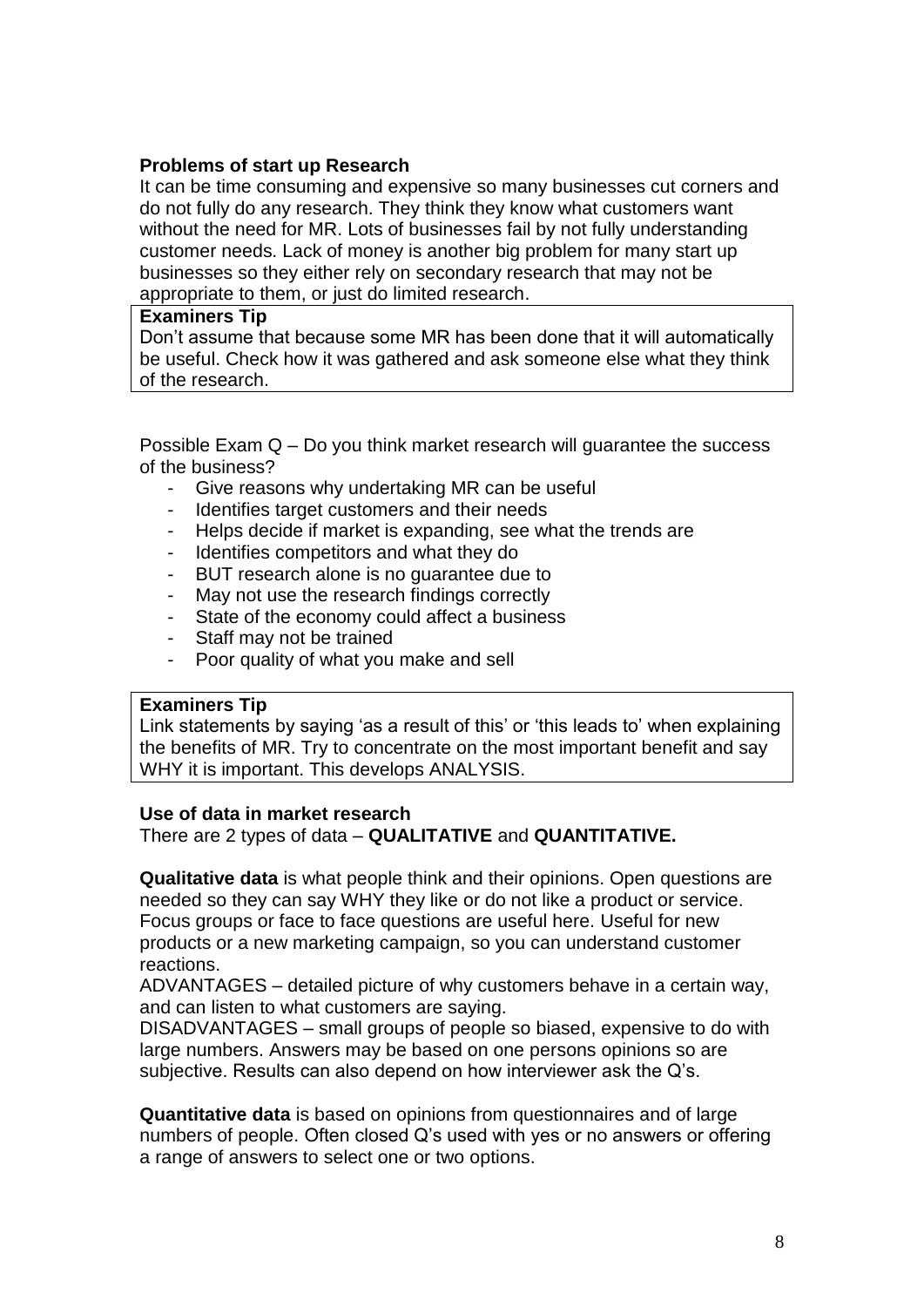Good for statistics i.e. 45% prefer blue, 76% buy once a week, 35% go to the cinema once a month etc.

## **Using social media to collect MR data**

Businesses can set up a FACEBOOK page to communicate with its target audience and monitor the feedback of both customers and potential customers. They can also monitor competitors via their facebook pages.

TRENDS can be monitored as they set up automated searches relating to brands and get notifications whenever their brand name is mentioned.

Monitor how customers TALK to one another about its products or services and then use the same language in its marketing. By joining customer conversations on social media the business gets an insight that normal MR will not provide.

Social media SAVES TIME as results can be gathered in minutes and through social media there can be large samples gathered as anyone can contribute and communicate.

## **Reliability of MR data**

The **validity** of data depends on how good the research is and whether the findings can be trusted. Any research where there are leading questions asked may not be valid as you are forcing the customer into an answer. **Reliability** may depend on how representative the results are of the wider sample. If you want information for an elderly persons service but ask younger people then the data is not reliable as you have not asked a representative sample.

### **Examiners tip**

If you are given any market research data in an exam make sure you look at how and when it was gathered. If an entrepreneur asks her friends what they think of her business idea the response is likely to be positive because they won't want to upset her. This market research does not provide useful data. When gathering data you must think about the cost, the time taken and the reliability of the data.

### **1.2.3 Market Segmentation**

This is dividing a market into smaller categories by grouping together customers with particular needs or interests. Identifying the correct market segment is a vital part of any marketing strategy. You need to know who your intended customers are so you can aim your products at those target customers.

MARKET SEGMENTS can be split by:

 Location – or geography. Could be by a region, i.e. north east, or by an estate or area. Post codes can be used. Darras Hall is where many rich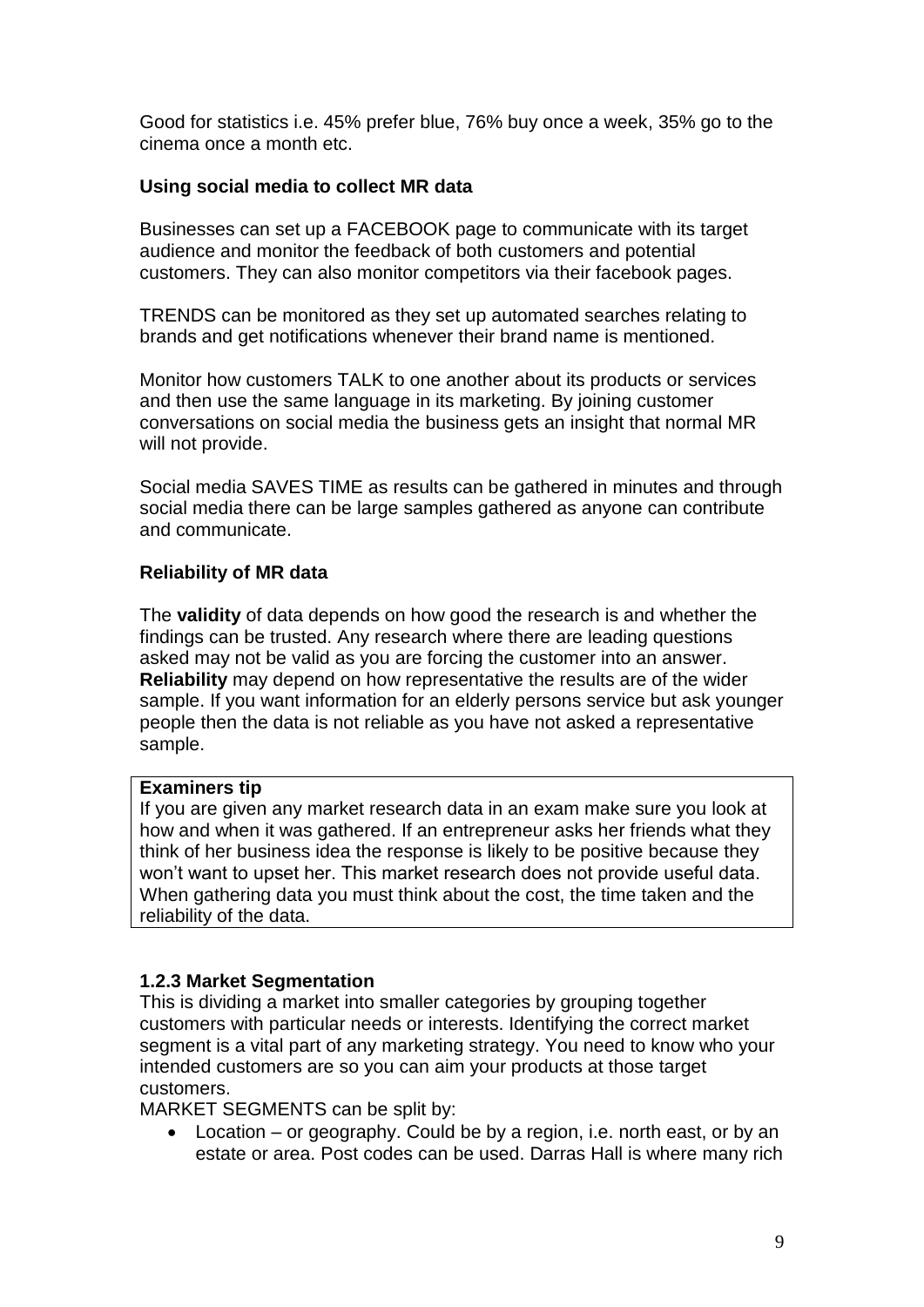people live in Newcastle so could target homes when promoting high quality, expensive items.

- Demographics could split by sex or family type, so may aim item at females or families. Family life cycle could be used so you aim some products at young singles, or couples without children (more money to spend), families with young children, then teenage children, then older couples with no family at home and then retired couples. This can show how peoples buying habits and choices change as they progress through life and their priorities change.
- Behaviour people can be monitored by their behaviour, are they impulse buyers where they maybe buy something they do not necessarily need. This may be to take advantage of a sale or to cheer themselves us by gaining satisfaction from something. Loyalty cards influence consumer behaviour.
- Lifestyle how people live their lives so business connects with its customers interests so builds relationships.
- Income segmenting by income, so differing cars sold to different income groups. Low income buys a hatchback, families a people carrier and high earners buy fast or luxury cars. Don't advertise expensive cars to a segment that cannot afford them. This segmentation allows you to choose how and where to advertise.
- Age needs and wants change as we get older so a product bought by people in 20's is of little appeal to those in their 60's. Over 60's is an increasing global market so businesses may target this segment.

## **Market mapping to identify gaps in the market along with competitors**

A **market map** is a diagram that identifies all products in a market and maps them against two of their features, i.e. low-high price and low-high quality.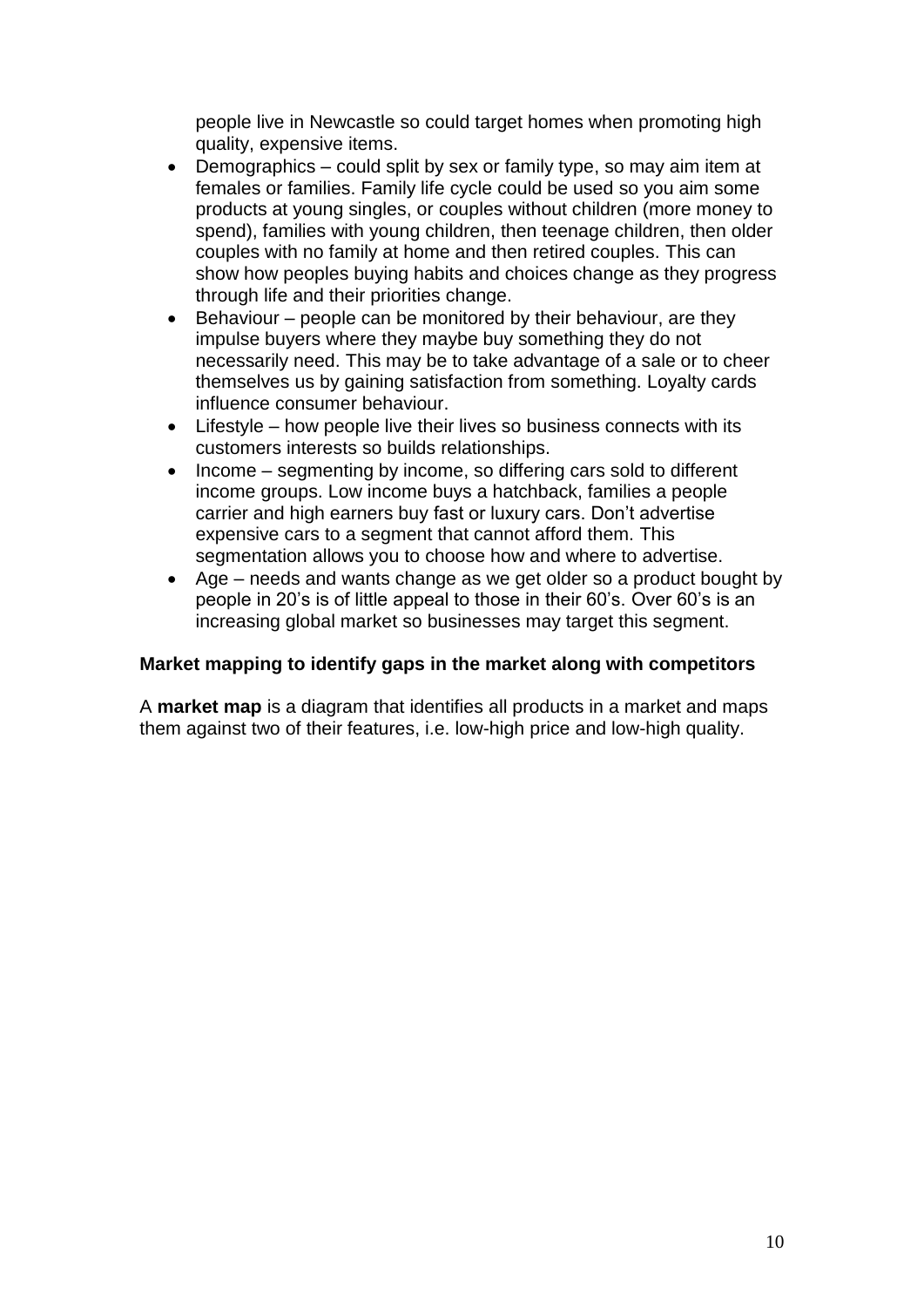

It allows you to see where your products are in the market and where competitors are, along with where there are gaps in the market.

The axes can vary, could be by luxury, age, low tech to high tech.

A gap in the market may not necessarily be filled – who wants to buy a low quality but high priced choc bar?

These maps are based on opinion however and it can vary between people.

# **1.2.4 The Competitive Environment**

It is very important to understand your competition particularly their strengths and weaknesses.

There can be both **Direct** and **Indirect** competitors. Direct are those selling the same type of product or service whilst Indirect competitors are those not selling the same items but are still in competition with each other. Differing methods of travel – ferry, flight, train, coach are in competition to someone going to Paris whilst watching NUFC or going to the pictures or Metro Centre are all in competition with each other for a Saturday afternoon.

Competition is strongest when there are lots of competitors and little difference between the products. This is where customers can shop around a lot for the best deals.

**Barriers to entry** can reduce competition, so where costs of starting up are high due to research and development costs then few businesses will be able to enter the market.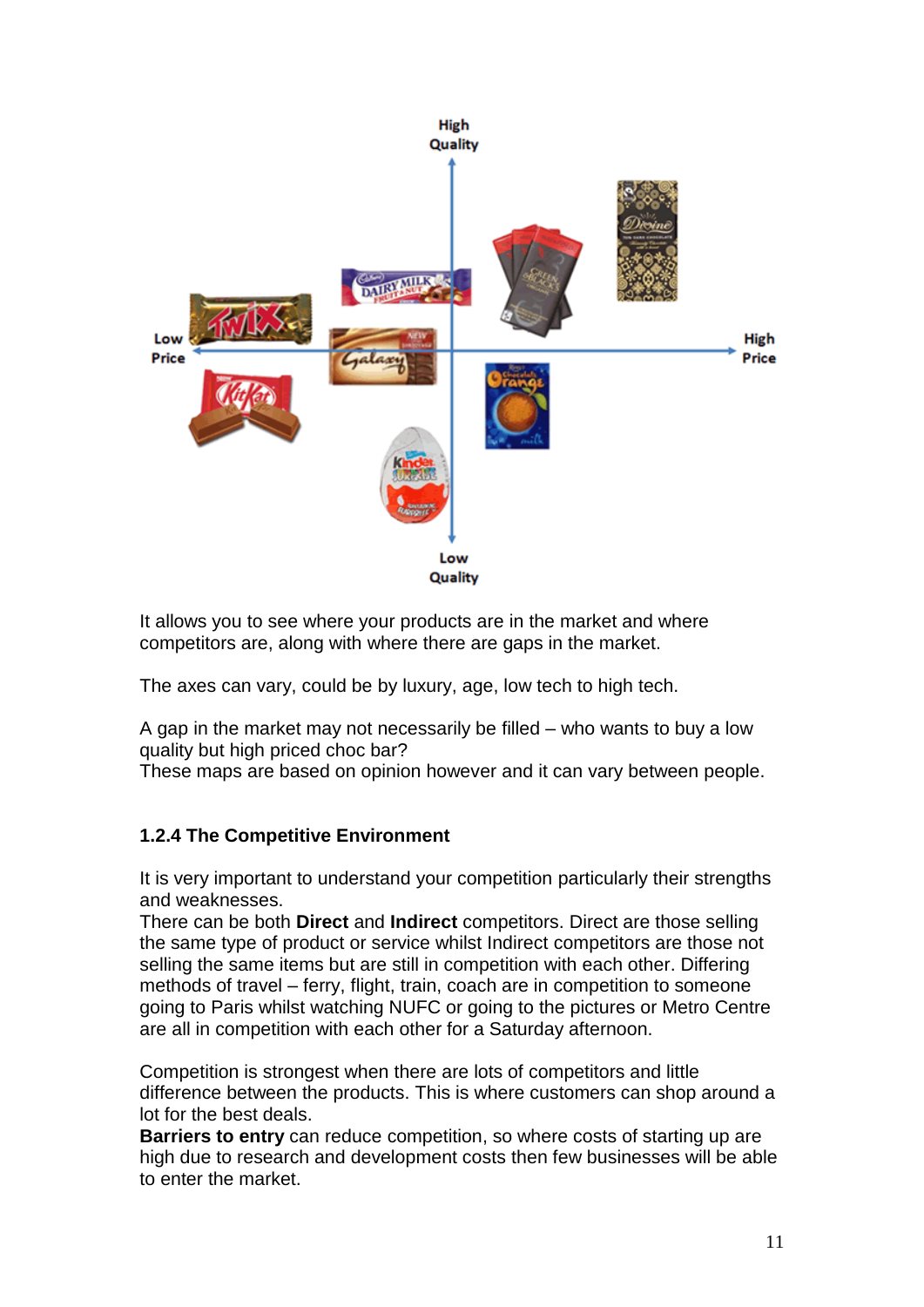**Strengths and weakness** need to be known of each competitor. If your price of sandwiches is lower than a competitor then this is your strength. If competitor has lower quality sandwiches with low quality bread then this is a weakness of your competitor. Location, if you are in the market square where many people pass through then this is a strength compared to a stall on the edge of town. If your competitor makes a greater range of sandwiches then this is their strength. If your service is quick and your staff are very friendly then this is a strength over competitors.

A SWOT analysis can be carried out where you look at your Strengths, Weaknesses, Opportunities you may be able to take advantage of and Threats that you may face in the future. You can also do a SWOT on your key competitors. A SWOT on a competitor may allow you to take decisions like update your own marketing or start developing a new product or change your pricing.

#### **Impact of competition on a business's decision-making**

Competitors may make you more likely to innovate or think of new product ideas to help keep ahead of the competition. May need to control costs to help maintain or increase profits.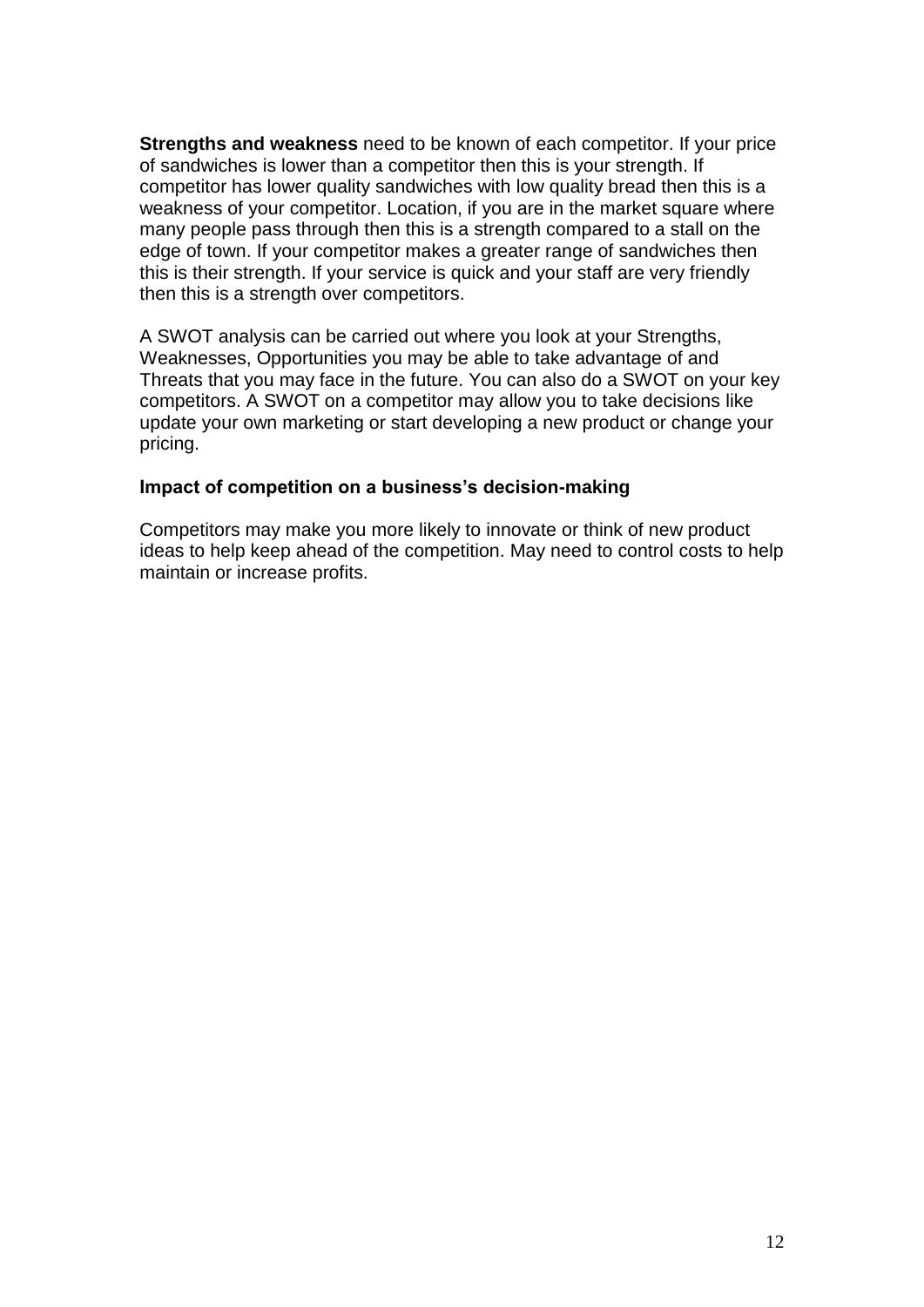# **1.3 PUTTING A BUSINESS IDEA INTO PRACTICE**

## **1.3.1 Business aims and objectives.**

## **Why set an objective?**

This is a target you set yourself, giving you a focus on what you are doing and allows you to look back and see if you have achieved what you wanted to. Objectives allow you to be clear about what the business is trying to do:

- helps with decision making and establishing priorities. Is priority to sell locally or to grow the business overseas?
- Helps investors to understand the direction in which the business is heading
- Provides a target so everyone can compare actual with planned results and determine how successful it has been
- Can motivate everyone connected with business as they can see what they are trying to do and know they can measure their success

## **OBJECTIVES**

- **1. Survival –** in short run simply surviving is an achievement.
- **2. Providing a good product –** doing a good job and taking pride in their work is important.
- **3. Earning a profit –** whilst accepting lower profits in the short run whilst getting established, in the longer term businesses will want to make a decent profit in the long run
- **4. customer satisfaction –** may want to achieve a certain level of customer satisfaction by providing a better product or wider range of products than competitors. Satisfied customers will return.
- **5. market share –** businesses want an increased share of the market. This measures sales of one business as a percentage of the total market sales. They may want say 25% of a markets sales within 5 years.
- **6. being ethical –** is to do with what is right or wrong paying staff decent wages, treating suppliers and customers with respect and being honest with everyone.
- **7. environmental targets –** try not to use products that damage the environment, so use recyclable materials and reduce waste.

### **EFFECTIVE OBJECTIVES**

Objectives should state what the target is i.e. increase profit by 20%, when it should be achieved  $-$  i.e. within one or two vears, who is to achieve it  $-$  i.e. who is in charge, and how is it to be achieved – i.e. what is and is not acceptable behaviour.

### **NON-PROFIT MAKING ORGANISATIONS**

Public sector organisations like hospitals, schools and police all aim to provide a public service and are non-profit making.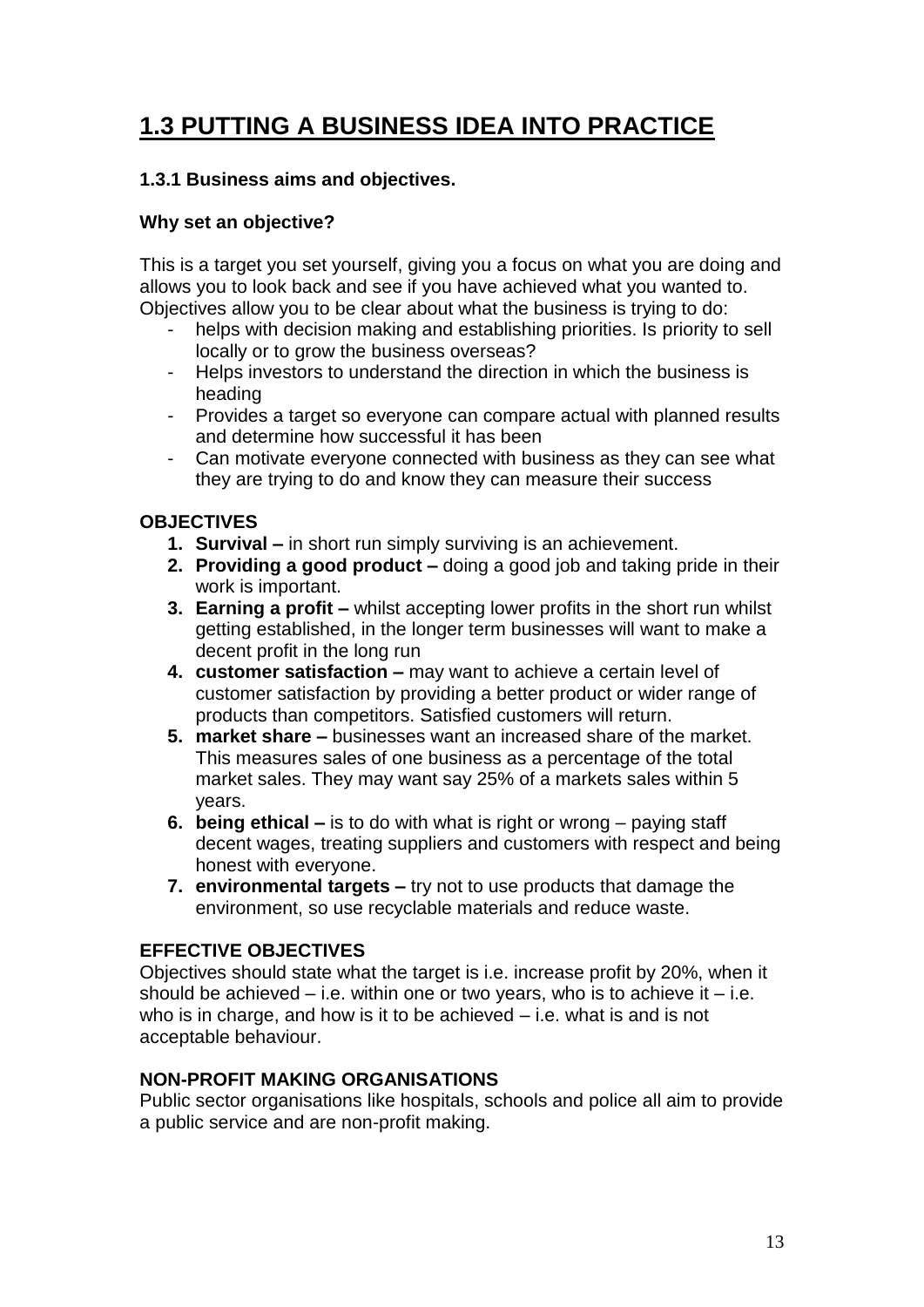Social objectives are increasingly important. Selling organic or Fairtrade products are important as is being ethical and ensuring employees are treat well in terms of wages and other working conditions.

Many businesses may say they pay a small percentage of profits to charity – though sometimes saying this and actually doing it are different things. Supporting other local businesses or local clubs, artists etc may be such an objective.

#### **USING OBJECTIVES TO MEASURE PERFORMANCE**

You only know if you have been successful if you know what you are trying to achieve. A profit of £20,000 is a success if your target was only £15,000 but not a success if your target was £40,000.

#### **Examiners tip**

Always look for the objectives of the people starting up a business – only then can you judge properly whether or not they have succeeded. You may not be happy with earnings of £20,000 a year but someone else may be.

## **1.3.2 Business revenues, costs and profits.**

RUNNING COSTS – these are paid either daily, weekly, monthly or every now and then. You pay them on an on-going basis.

Examples include – wages, rent, regular advertising, bills, materials

START-UP COSTS – these have to be paid before you can start running the business, so are often only paid once but not necessarily.

Examples include – tables & chairs, computers, initial market research, initial advertising, machinery

FIXED COSTS – these are costs that DO NOT change with every item made or sold. They might change, but it won't be as a result of making or selling a few more.

Examples include – rent, wages per hour, salaries, advertising, insurance, bills

NOTE: your bills may vary, then could change each month but they are still classed as FIXED COSTS because the change is maybe due to someone keeping the lights or heating on longer and not because if any extra items made or sold.

VARIABLE COSTS – these are costs that do VARY DIRECTLY with EVERY item made or sold. Classic examples are raw materials or packaging. Could also be wages per item made (also known as Piece Rate), where you are paid only for no of items made or sold. So you make one car you need one steering wheel, 10 cars need 10 steering wheels etc..

NOTE: watch for the wages in a question. If exam refers to wage per item then this is a VARIABLE COST whilst if it refers to wage per hour this is a FIXED COST. Wages per hour mean you get say £10 per hour REGARDLESS of how many items you make or sell.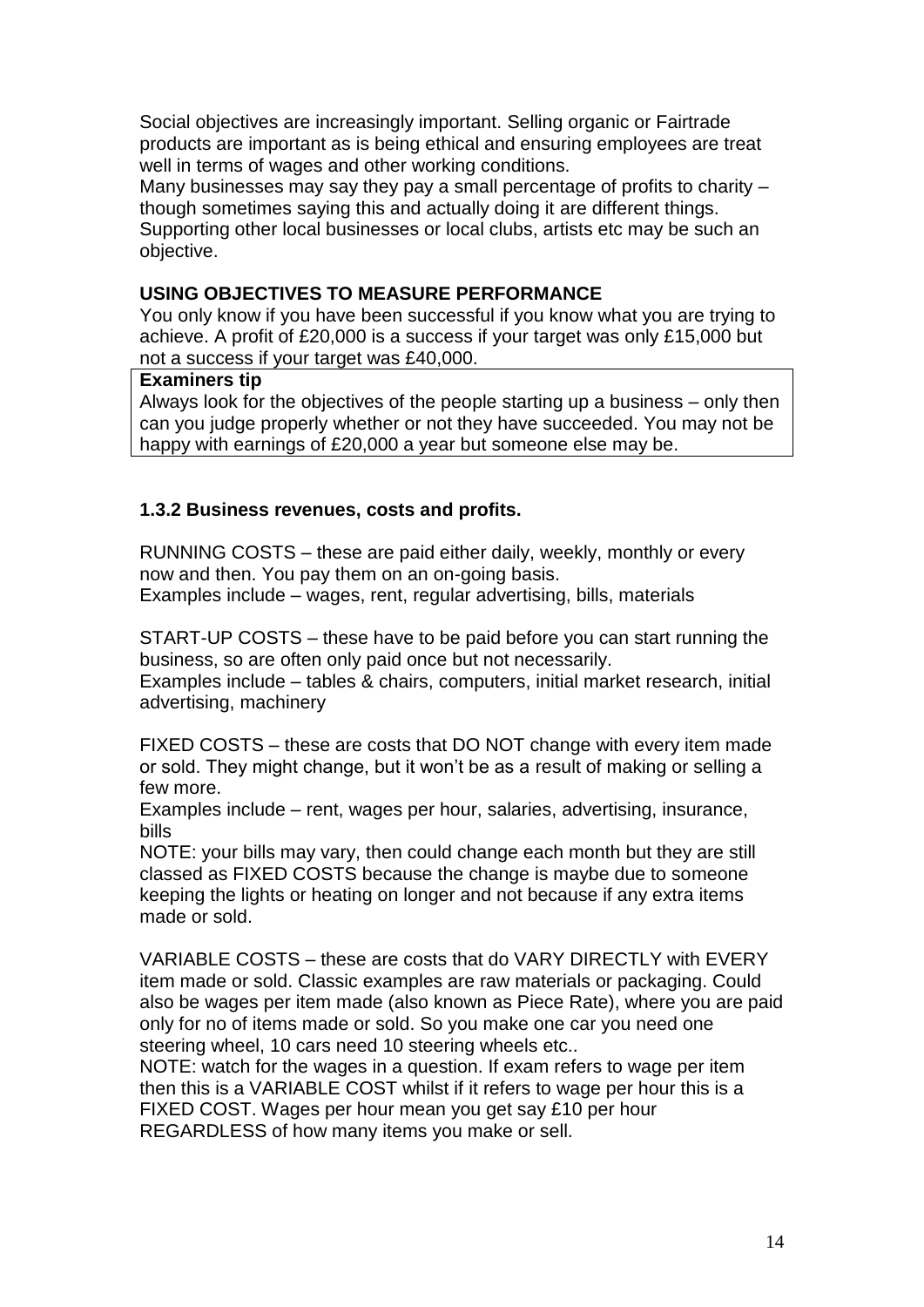INDIRECT COSTS – these are basically the same as FIXED costs, they are costs not directly contributing to the actual making of an item.

DIRECT COSTS – these are same as VARIABLE and include anything that goes directly into the making of the item i.e. materials, packaging, piece rate wages.

REVENUE – this is money from SALES and it is simple to work out. It is the SELLING PRICE x AMOUNT SOLD. So it is an INFLOW as it is money coming INTO your business. Total Revenue is just the revenue from sales of many different items all added up together.

COSTS are broken down as there are many costs in any business. In order to work out the TOTAL COSTS of a business, we need to be able to add up all of the FIXED COSTS and the VARIABLE COSTS.

PROFIT – this is NOT NOT NOT the same as Revenue !!!! Profit is what you have left when you take TOTAL COSTS away from the TOTAL REVENUE. PROFIT = TOTAL REVENUE – TOTAL COST

TOTAL COSTS CALCULATION = Fixed Cost + Variable Cost We add up all of our FIXED COSTS and then we work out the VARIABLE COST. This depends on how many items we make so if we make 1000 and VC is £5 PER ITEM then we MUST MUST MUST multiply the £5 by 1000 to get £5000 !!

So if FC = £500, we sell 100 items and VC is £2 per item then our TOTAL COST is £500 plus (100 x £2) which is £500 + £200 which is £700. The TC is NOT £502 as this would only be accounting for one item sold NOT 100. Businesses use an INCOME STATEMENT to keep track of revenue and costs and show whether they are making a PROFIT or a LOSS.

A loss is shown by a figure in brackets () so if you see **Net Profit** of (£9,000) then this is a LOSS of £9000.

The Income Statement calculates both Gross Profit and Net Profit. Gross Profit is calculated by SALES REVENUE - COSTOF SALES = GROSS PROFIT, where cost of sales are costs of materials for making and selling the item.

Net Profit is a more accurate figure because it takes account of other expenses like wages, bills, advertising. These are called either expenses or overheads. GROSS PROFIT – EXPENSES = NET PROFIT.

A key comparison is to look at NET PROFIT from one year to the next. If it gets bigger then the business is improving and making more profit.

**Interest** is what you pay on money you have borrowed, often from a bank. If you borrow £10,000 at interest of 5% a year then the total interest to be paid for one year is 10,000 x 0.05 = £500 so total payment is £10,500 for the year.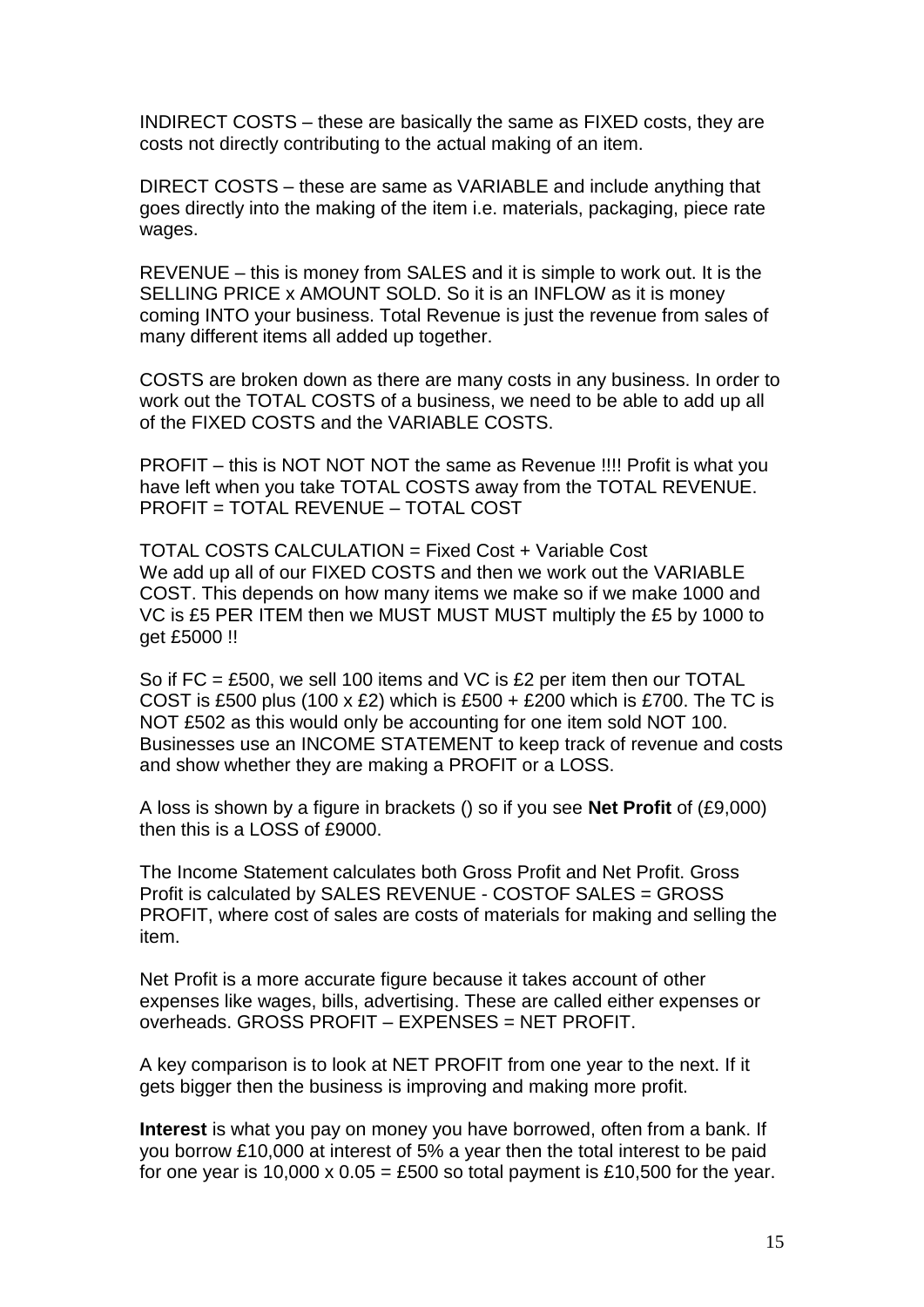When a loan is taken over say 10 years then a lot more interest will be paid in total. To work out the total percentage of interest in a loan you work out

Total repayment – borrowed amount  $x 100 =$  interest in % Borrowed amount

So if 5,000 is borrowed and total repayment comes to 8,000 then

 $8,000 - 5,000 \times 100 = 3,000 \times 100 = 60\%$  so interest is 60% of total borrowd 5,000 5,000

**Break-even level of output** is point where total revenue exactly equals total costs, so it is where  $TR = TC$ . It is the number of units a business needs to sell to cover its costs. it can be calculated by:

| Fixed costs                 | so $FC = 500$ $SP = 8$ $VC = 3$ then 500 |
|-----------------------------|------------------------------------------|
| Selling price-variable cost | $8 - 3 = 100$                            |
|                             | Units                                    |

A business needs to work its break-even point out so it can assess how many it needs to make and sell to cover all its costs. If it can only make say 800 items a week but it needs to make a 1000 to break-even then it has to decide whether to go ahead, or how it can reduce its costs to reduce the break-even point.

A **margin of safety** is the total number of sales minus the break even number. So if a plane sells 400 seats and its break-even number per flight is 250 then it has a margin of safety of 150. If it can sell all 400 seats then it makes a good profit, and for every seat over 250 the flight will make a profit.

A break-even chart is shown below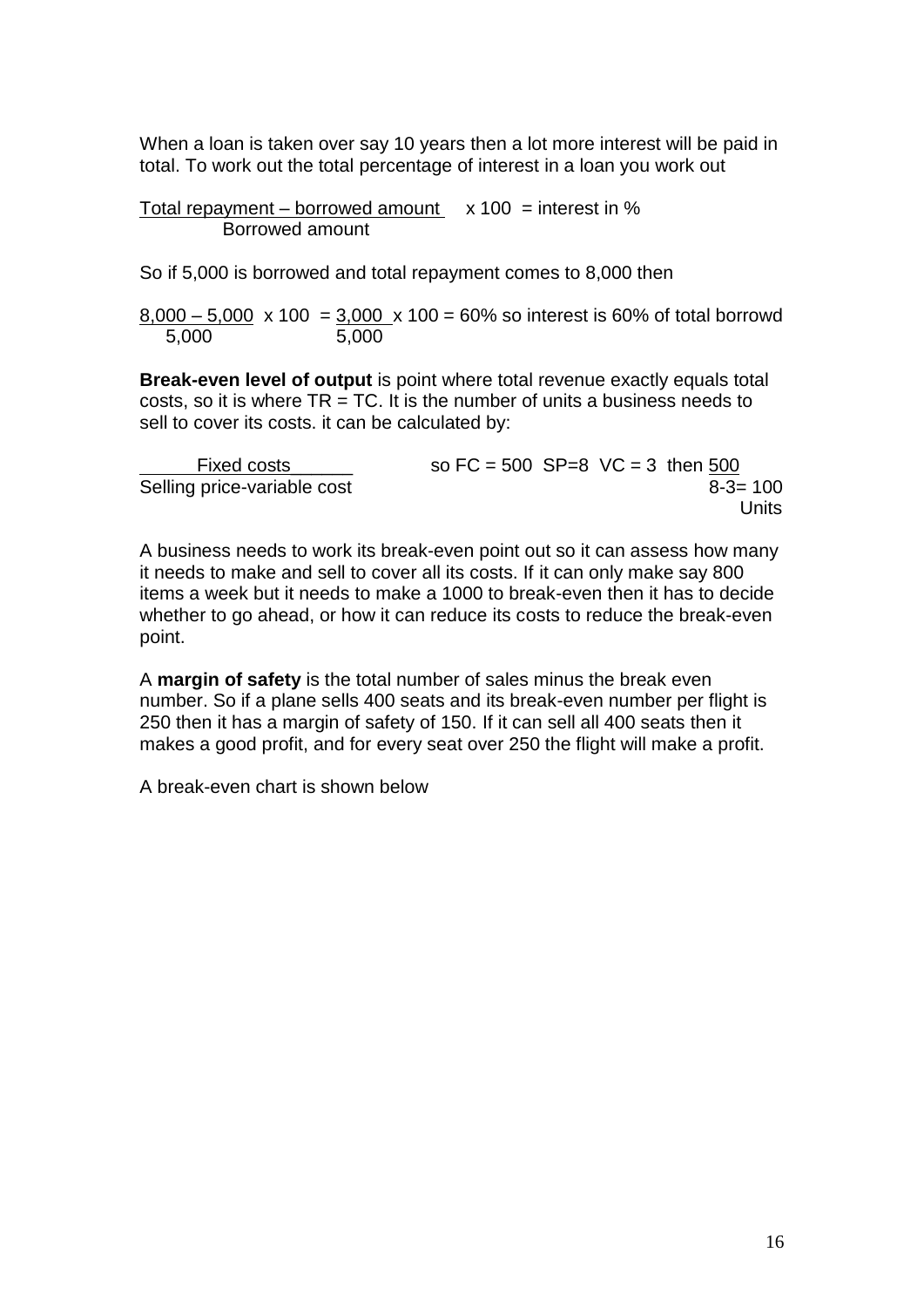

### **Impact of changes in revenue and costs**

If revenue increases then so long as costs do not rise by the same amount then there will be an increase in profits. If costs rise by more than the increase in revenue however then profits will go down.

If revenue falls then usually it means that profits may fall so a business has to look at ways of reducing its costs to cover this fall in revenue. If costs can be reduced by more than the fall in revenue then profits could still increase.

If costs increase then profits can be reduced. Whether costs have to be absorbed and profits fall, or whether they can be passed on to the customer depends on the amount of competition. Passing on costs to customers means prices going up but risk is customers may not pay the increased prices.

Costs decreasing usually means an increase in profits however if customers know the costs have fallen then they may expect a lowering of prices to them, so cost reductions are passed on to the customer in lower prices.

### **1.3.3 Cash and Cash-Flow**

Cash is vital to a business as it is used on a daily basis to pay suppliers and bills on a daily, weekly, monthly basis. Overheads is the term used to cover all of these bills like rent, wages, utility bills, interest on loans, advertising etc..

Credit payment is a key issue for a business. You tend to buy and sell to other businesses on CREDIT, this means buy now and pay later in 30 or 60 days time. Small businesses have to control the credit they give to their customers as they could run short of money if all customers have 30 days to pay for items bought. It is also good if you can buy on 30 days credit from your own suppliers so you receive the item then pay later. Credit Agreements are where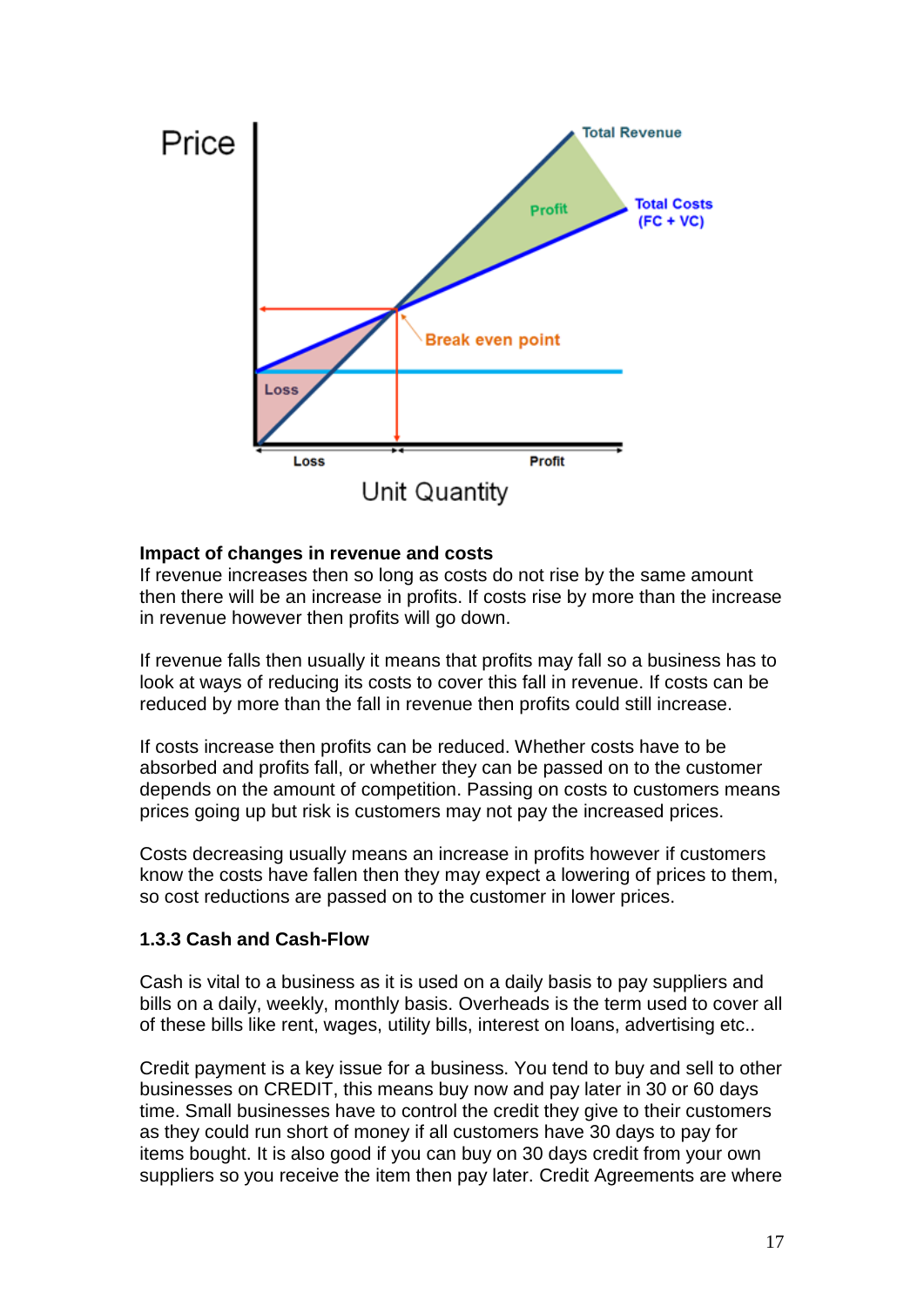you agree a period of say 30 days with your customer or supplier. This is the period you give each other to pay before the need to chase up the money. A business may need to give generous credit terms – 60 days to win customers if there is a lot of competition. It could be a marketing ploy to encourage people to buy from you.

Buy now pay later, or interest free deals are also used to win customers, but you can lose out as you don't get as much money, but you do get their business.

## **CASH FLOW FORECASTS**

These show all of the money flowing INTO a business and all the money flowing OUT of a business. You need to work out a cash flow every month so you know how your business is doing.

All INFLOWS are also known as REVENUE or RECEIPTS. They use different names but **DO NOT BE FOOLED !!** it is still money coming into the business. The main source is from sales but if you receive a loan or interest paid to you for money invested elsewhere then this is all seen as INFLOWS.

All OUTFLOWS are your spending. It may also be known as EXPENDITURE or OVERHEADS but again **DO NOT FALL FOR IT !!** it is still money going out of your business.

When working out the CASH FLOW every month there is a very easy term called NET CASH FLOW to work out. It is quite simple –

For EVERY month **NET CASH FLOW = REVENUE – EXPENDITURE**  (don't forget they might call it INFLOWS-OUTFLOWS or RECEIPTS-OVERHEADS or any combination of these) but it is simply everything coming in minus everything going out.

Like all of us, a business only really knows how it is doing if it also adds into its calculations the money it already has at the start of every month. To get the clear picture we must add:

### **Opening Balance plus Net Cash Flow = Closing Balance**

This tells us what we made in the month from Net Cash Flow (Revenue – Expenditure) and we add to this our Opening Balance i.e. what we already had from the previous month. This then gives us a new Closing Balance, what we have left at the end of each month.

**TIP –** when looking at a cash flow over say 6 months a very easy way to see if your business is doing well or badly is to look at the Opening Balance in the first month and then compare with the Closing Balance of the final month. Is it higher or lower. If the Closing Bal is lower then you may have a problem as the business is losing money, but if it is higher then the business is making more money.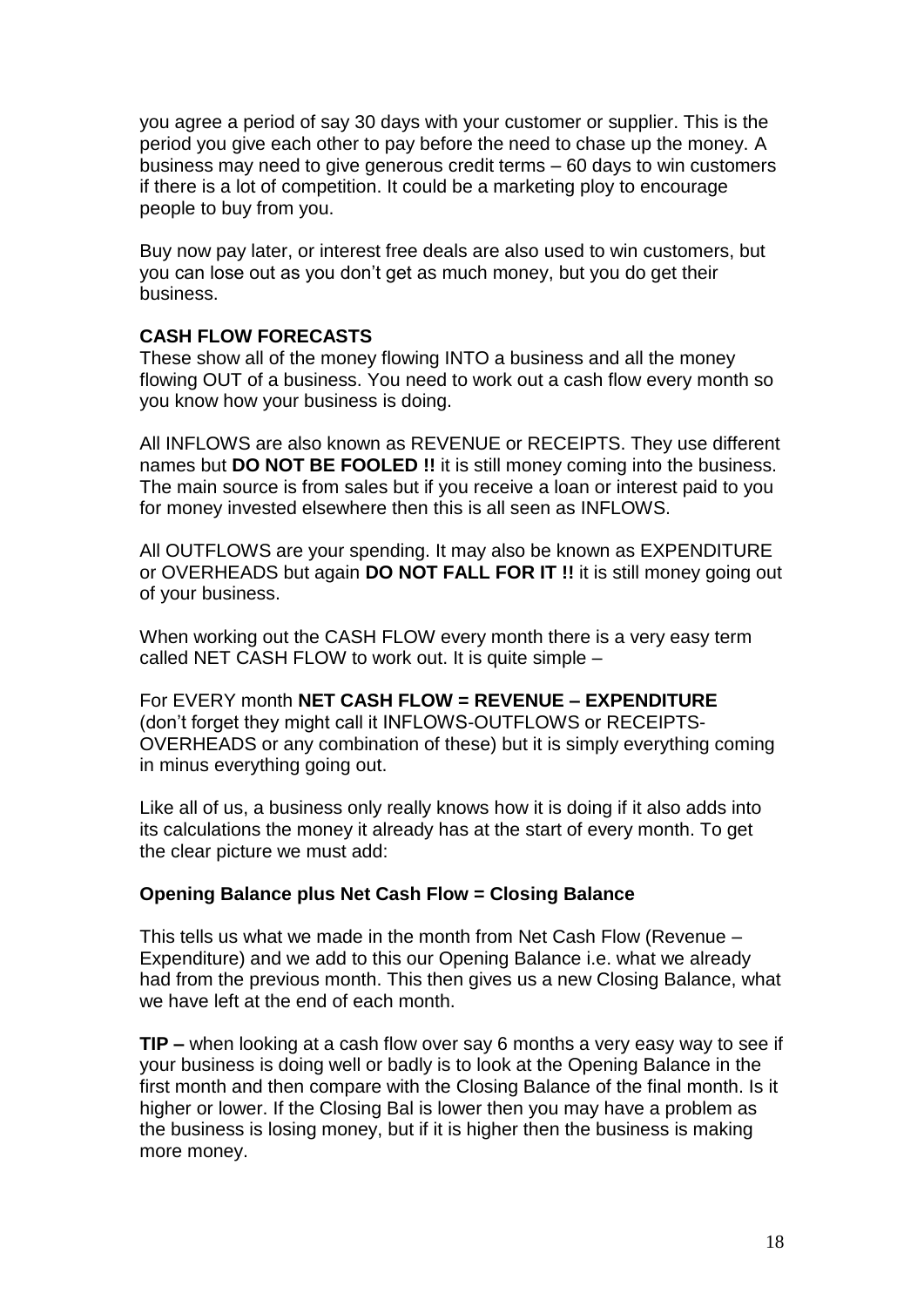Also check other key indicators – is monthly Revenue increasing, what about monthly payments/expenditure, are they going up and are they higher than revenue? Is Net Cash Flow (revenue-expenditure each month) increasing, which is good, or falling, which could be bad.

## **Remember a figure with () is a negative so (900) is minus 900.**

## **Why do we use Financial information**

**Break-even** allows us to work out how many items we need to make and sell before

we start to make any profit. We can change things like increase or decrease our selling price, or change our Fixed costs and then work out our new breakeven point. If our break-even point is higher than the number of items we can actually make then there is a big problem and it tells us we need to make changes quickly otherwise we will not survive.

**Cash flow forecasts** allow us to look ahead and plan what is likely to happen in terms of our inflows and outflows. We do this on a month by month basis and if we see that the **closing balance** in month 6 is a lot worse than the **opening balance** in month 1 then we know we have lost money in the business. We might still make a profit but it will have fallen, or we might now be making a loss.

Danger signs are if the **Net cash flow** for any month is negative ( ) and if this is the case for more than one month.

Signs to look out for – are sales increasing every month. Is there a large outflow that you could reduce or spread over a few months. Are your purchases of materials high – can you reduce them by buying less or from elsewhere. Can wages be reduced?

**One other way** of using our financial information is to compare how we are doing against last year or 2 years ago. Are the Net Profits higher? is the Sales Revenue higher? is the Closing Balance on the Cash Flow forecast higher?

### **Difference between cash and profit**

Cash coming into a business has to be used to pay off its costs so it cannot be called profit. Only when ALL COSTS have been deducted from ALL REVENUES can PROFIT be calculated, and if revenue does not cover these costs then a LOSS will be made.

### **1.3.4 Sources of finance**

INTERNAL to a business includes using retained profits from previous year, selling some assets to raise money.

EXTERNAL includes a government grant, a loan, selling shares, venture capital, overdrafts, trade credit, owner putting own money into business or friends & family putting money in.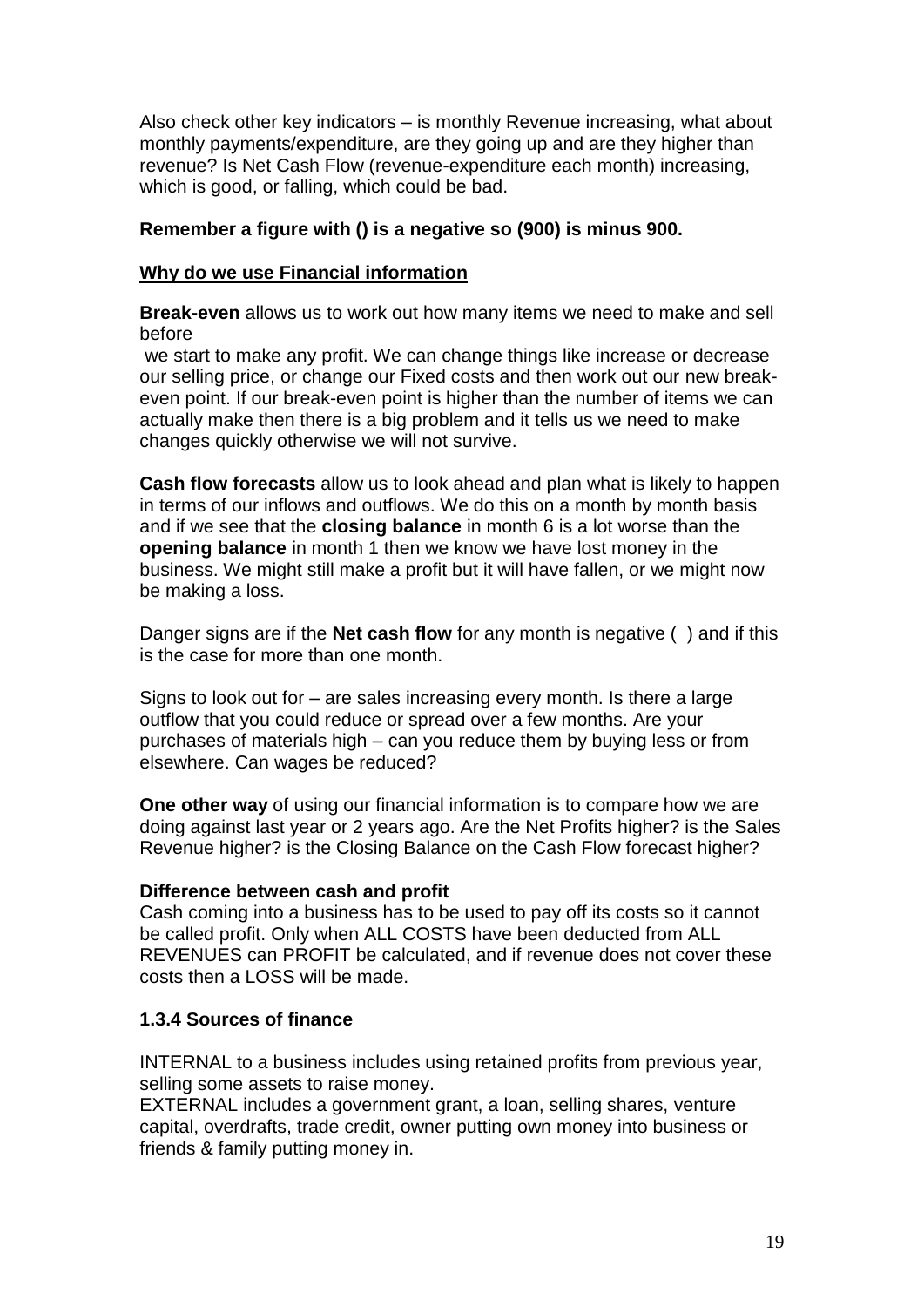Owners own funds are where you put your own money into the business to help get it started.

Selling shares – you issue shares for people and businesses to buy. This often used for large scale finance, when you need to raise £millions. Risk here is that someone buys lots of shares and tries to takeover your business.

A Government Grant is where you get money to help you set up and get started. It does NOT need to be paid back. Could be between £5000 and £50000 depending on what you are doing and how many people you are going to employ.

Loan from bank or building society – ADVANTAGES are you get money quickly so can use it, and have fixed monthly re-payments that DO NOT CHANGE and are a lot smaller than the amount of the loan, so it helps you control your cash flow. DISADVANTAGES are that interest is calculated at the start of the loan and added to the amount you borrow. If loan is over a few years then you end up paying a lot of interest. Recommendation is to take out a loan when interest rates are relatively low (4 or 5%) as your loan is fixed at this rate. If interest rates are higher then the higher rate will apply over the whole length of the loan, regardless of whether the interest rate falls during the loan period.

Friends or Family are useful for a start-up business as it is maybe easier to ask a parent to invest a few thousand pounds. This is usually quick and often it can be at generous pay back rates where they may not ask for any repayment until your business is doing well, and they may charge you a lot less interest than a bank. The risk however is that their circumstances can change and they might need the money back quicker than they planned. This would NEVER happen with a bank who set the monthly repayment rate and do not change it.

Overdrafts are SHORT TERM and very flexible loans, perhaps only for a few days when you need money each month. If you plan ahead it is easier to get a bank to agree an overdraft, so long as they know it can be paid back. The benefit is that you only pay interest when you use the overdraft facility and if you don't use it you don't pay for it.

Venture Capital is where you get a big business to invest in your business by giving you some money. In return they get a share of your profits and may even have a say in your business decisions. Its useful to get you started, or to allow you to expand if you have a really good business product or service.

Crowdfunding is getting money from a large number of people who each pay a small amount. In return they will want discounts of some sort as a pay back for their investment. They do not want a share of the profits however, unlike investors who buy shares.

Trade credit is another SHORT TERM source, where you buy now and pay later, usually in 30 or 60 days time. It can be essential to keep a business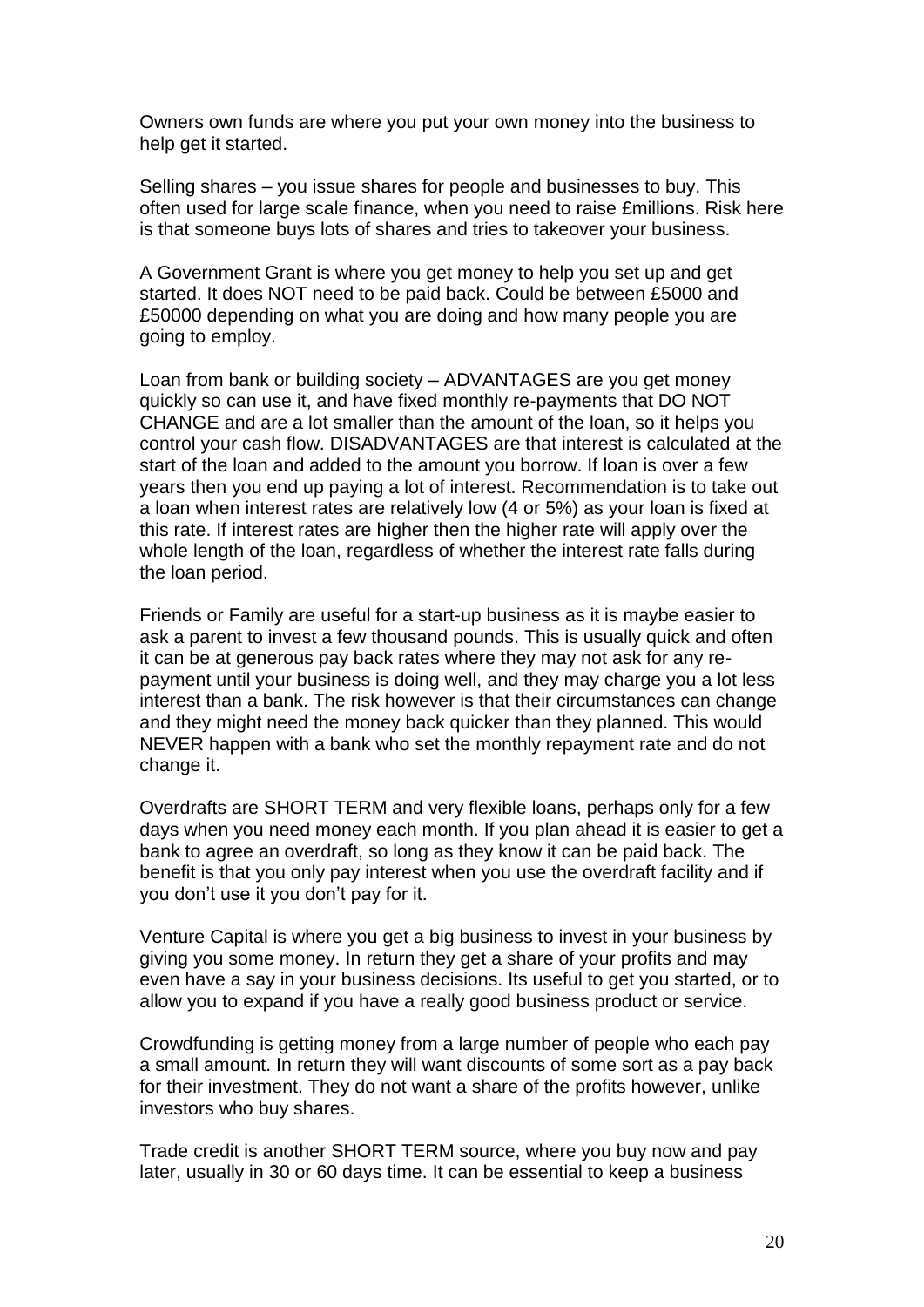going as it delays payments until it can get more money in from its own customers.

INTERNAL sources are best because it is your own profits you are using, or you are selling your own assets, so you do not have to owe anyone anything.

## Examiners Tip

Think which sources of finance are best for different types of new business. Link it to the type of ownership and its liability – limited or unlimited. Sole Traders tend to use own money plus bank loans and government grants. Banks may however be unwilling to lend as much as you want due to the higher risk possibly involved.

Partnerships are similar but there are 2 or more partners investing. If you are a Private Limited Company then the above are also useful but you could also sell shares to other people you know so they pay you for the shares, or you could go to a Venture Capital business and ask for say £20000-£50000 to help get started or expand. These can be good but do involve you losing some control of the business.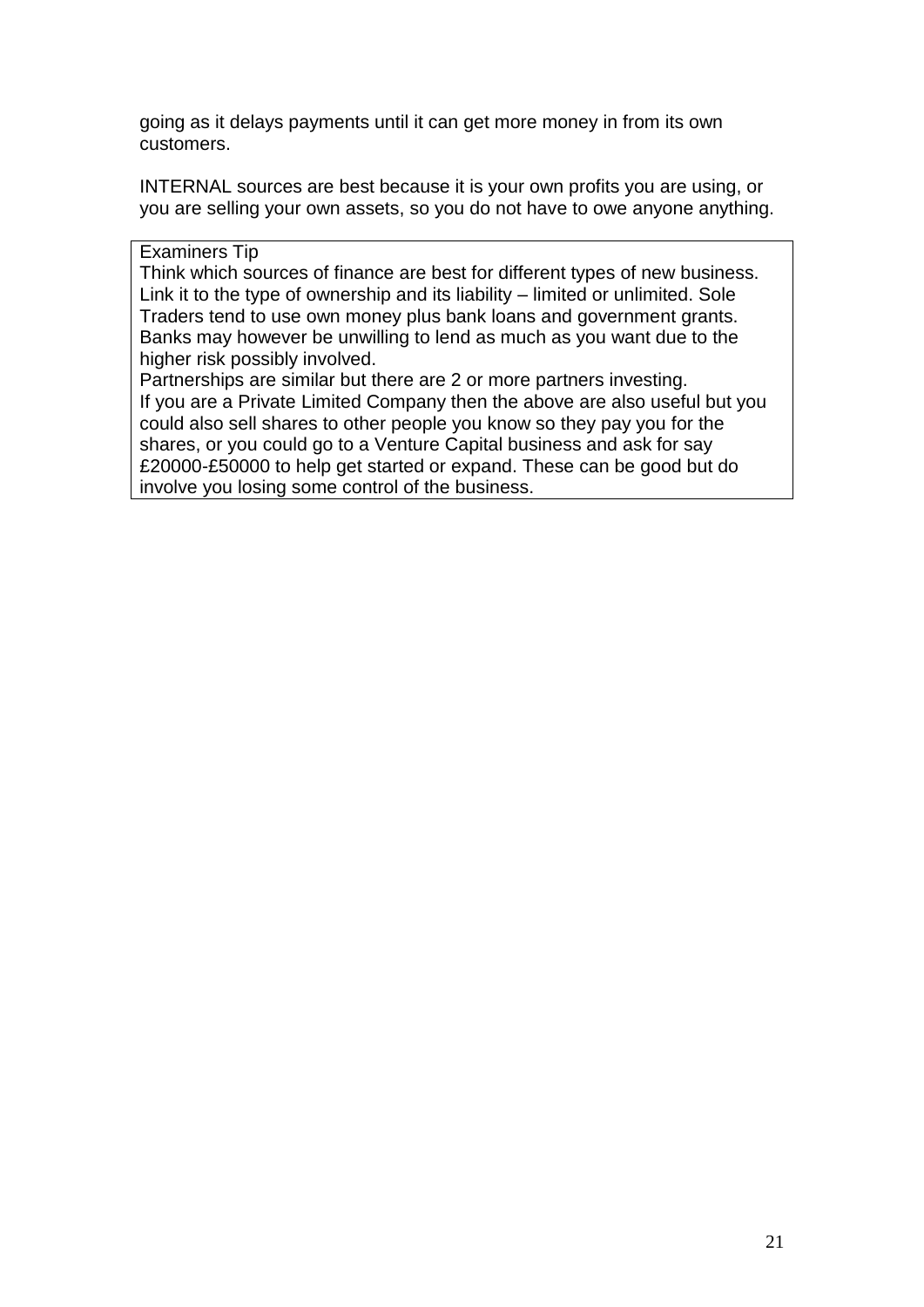# **1.4 MAKING THE BUSINESS EFFECTIVE**

# **1.4.1 TYPES OF OWNERSHIP**

## **SOLE TRADER**

This is a business owned and managed by one person. They might employ a number of staff but only one owner.

## **Advantages**

Quick and easy to set up. Do not need to register with government. Make all decisions yourself so decision making is fast and do things the way you want.

Keep all of the profits yourself.

# **Disadvantages**

Can be stressful making all decisions yourself.

Have to handle everything – finance, marketing, general running of the business and not everyone is good at all of these.

You have **UNLIMITED LIABILITY** so if getting into debt you could lose your own possessions in order to pay off the debt.

It can be difficult to raise finance as you just have your own money, no one to help you. Banks may charge higher lending rates as a lot of new businesses fail.

Sole traders are small and don't have buying power over suppliers, so costs can be higher and profits lower.

# **PARTNERSHIP**

When two or more people set up in business. They have to create a **Deed of Partnership** which is a legal document and sets out how profits are divided between each partner, how decisions are made, how much each partner puts in and how the partnership will be valued if someone wants to leave.

### **Advantage over a Sole Trader**

More finance made available to help set up and run More ideas and experience so better decisions can be made Each partner can specialise in area of their own expertise Partners can cover for each other in terms of holidays and decisions to be made

### **Disadvantage**

Different ideas can lead to disputes

Decisions can be slower as all partners want to be involved in discussion Rewards shared out between partners

Partners have **unlimited liability** so their own possessions at risk, even where one partner makes costly mistake all others are equally responsible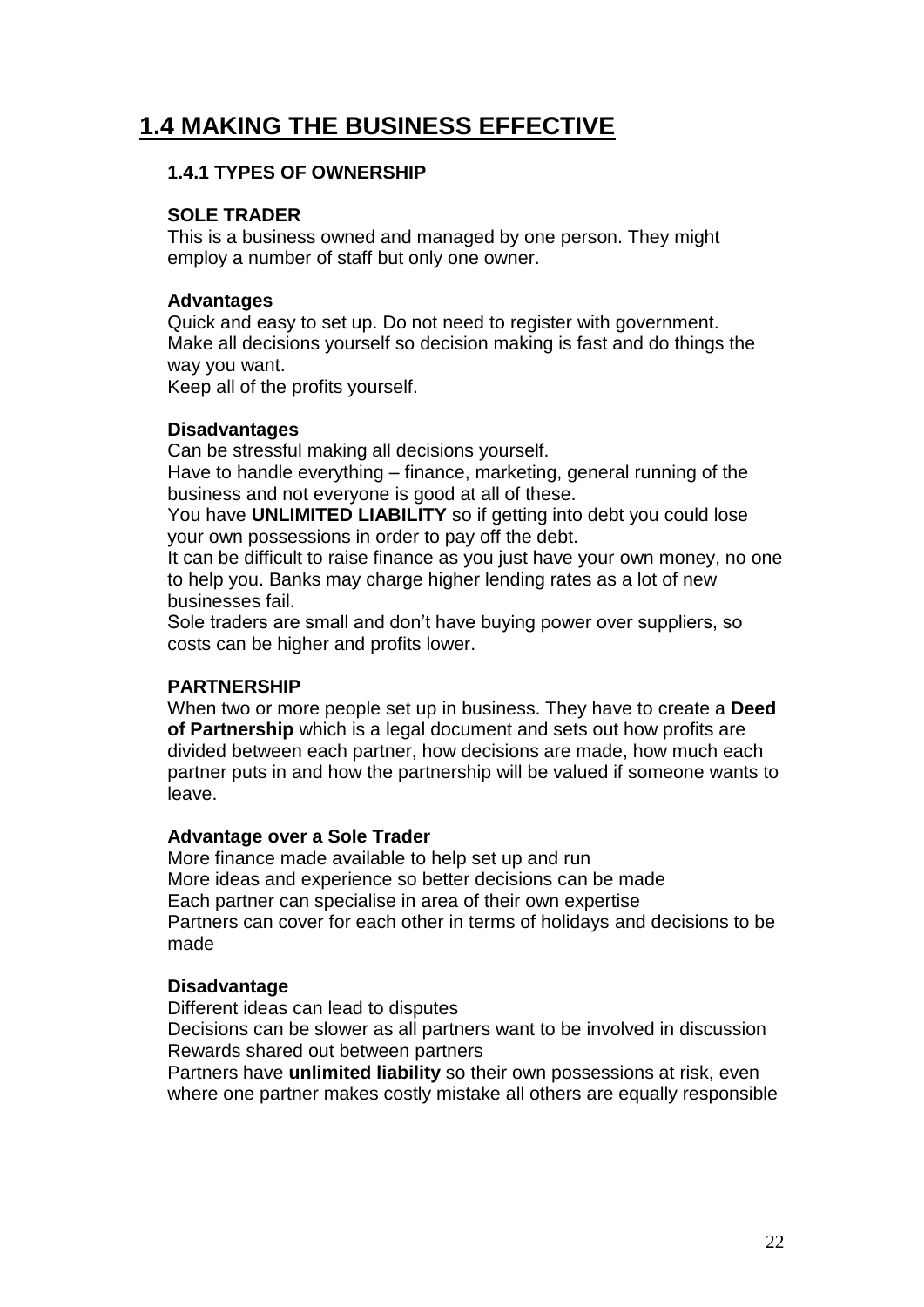## **PRIVATE LIMITED COMPANY (ltd)**

A company is formed when two articles are completed – Memorandum of Association which shows the name and purpose of the business, where it is registered and its main activities.

Articles of Association – concerned with voting rights of shareholders, how profits are distributed, directors are elected and the duties and powers of directors.

These two documents are sent to Companies House and the business gets registered. At this stage a company has been created.

The company is owned by investors and are known as **shareholders.**

A Private limited Company is one where shareholders all know each other and could be family or friends. It is known as 'ltd' having these letters after its name. It cannot advertise shares publicly and company can only sell shares privately to people it knows and only if all owners are in agreement. In law the business and the owners are seen as 2 separate things, so it is only the business that gets sued and not the owners.

### **Advantages of setting up as a private limited company**

It has **limited liability** so shareholders own personal possessions are safe. Only the business gets sued. This encourages investors into a start up business as they know they cannot lose everything if things go wrong. Status can be high as companies seem to have more status than a sole trader. This can be a good marketing move and can attract more favourable lending terms from a bank (i.e. lower interest rates and longer period to re-pay the loan).

### **Disadvantages**

Legal procedures need to be completed – registering, and this takes time and money.

Business accounts must be produced and made public, so competitors can see.

Corporation tax has to be paid and this can be more than what sole traders may pay in tax.

Additional shareholders will have a vote and it can slow down decision making plus their objectives and values may not be the same as the original shareholders.

**Risk** is often the key factor when deciding type of ownership. If you have to spend a lot of money before you receive revenue from sales then you may need protection through LIMITED LIABILITY so if all goes wrong you can only lose what you invested.

If however there is not much risk as you receive revenue straight away then it may be easier to stay as an UNLIMITED LIABILITY business, i.e. a sole trader or partnership.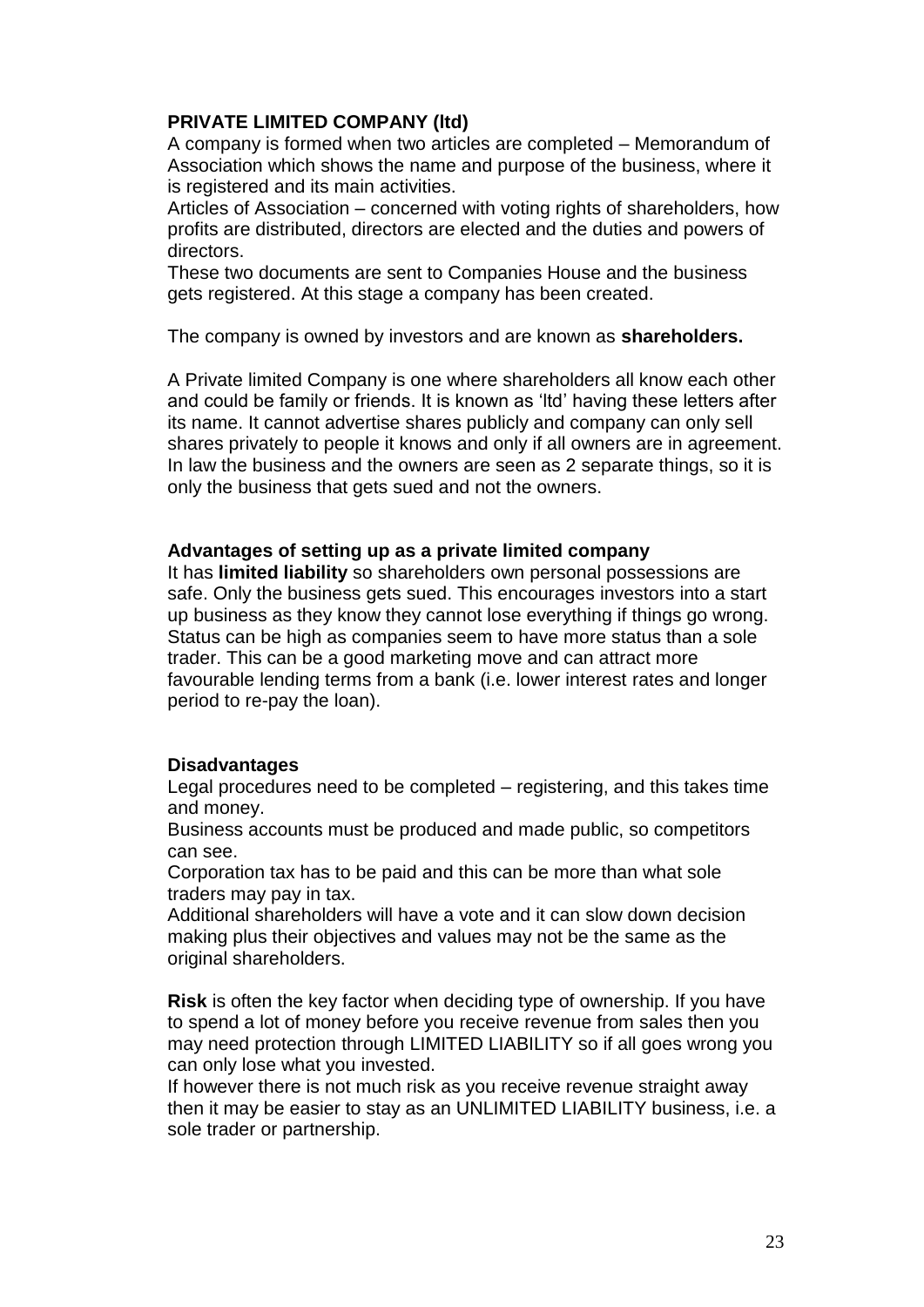## **Examiners tip**

Exam questions often ask you to compare the advantages of one type of legal structure with another, so think about the following:

- liability of the business (limited or unlimited)
- control of the business (do owners want to keep complete control or do they want to bring in other people)
- skills and experience required (do owners have enough skills or do they want to benefit from other peoples experience and skills)
- whether or not the owners want to work with others

## **FRANCHISES**

You can choose to become part of an existing business by buying a FRANCHISE. This is where a larger firm (**FRANCHISOR**) sells the rights to use its product/brand name to another business (**FRANCHISEE**). This is done in return for either a set monthly or annual fee, or for a percentage of all future profits. McDonalds, British School of Motoring and Pizza Hut are examples of franchises.

# **ADVANTAGE OF BUYING A FRANCHISE**

- Idea already exists so reduces risk of setting up in business
- Brand name could be well established
- Franchisor provides support and training and advice
- Costs of national marketing can be shared with other franchisees as they promote the brand together
- Other franchisees can work together sharing new ideas and experiences i.e. one may try out a new product and if it is successful it can then be used by all other franchisees.
- You are still your own boss if you buy a franchise so make all decisions, whilst at same time you have the support of the franchisor

# **DISADVANTAGE OF BUYING A FRANCHISE**

- you do not keep all of the profits as you must give a share to the franchisor.
- If one franchisee has a problem with quality it can reflect badly on all other franchisees and whole business may suffer because of problems elsewhere
- Dispute over balance of power between franchisor and franchisee. Franchisor may want a high level of control.

### **Examiners tip**

A common exam question asks you to decide whether or not an entrepreneur should buy a franchise. You need to understand the advantages and disadvantages of owning a franchise compared to running an original business. Ultimately the decision will decide on factors such as personality – could the entrepreneur (franchisee) work well with the franchisor, the terms of the deal – cost of having the franchise and what you have to pay to the franchisor, and the success of and service provided by the franchisor.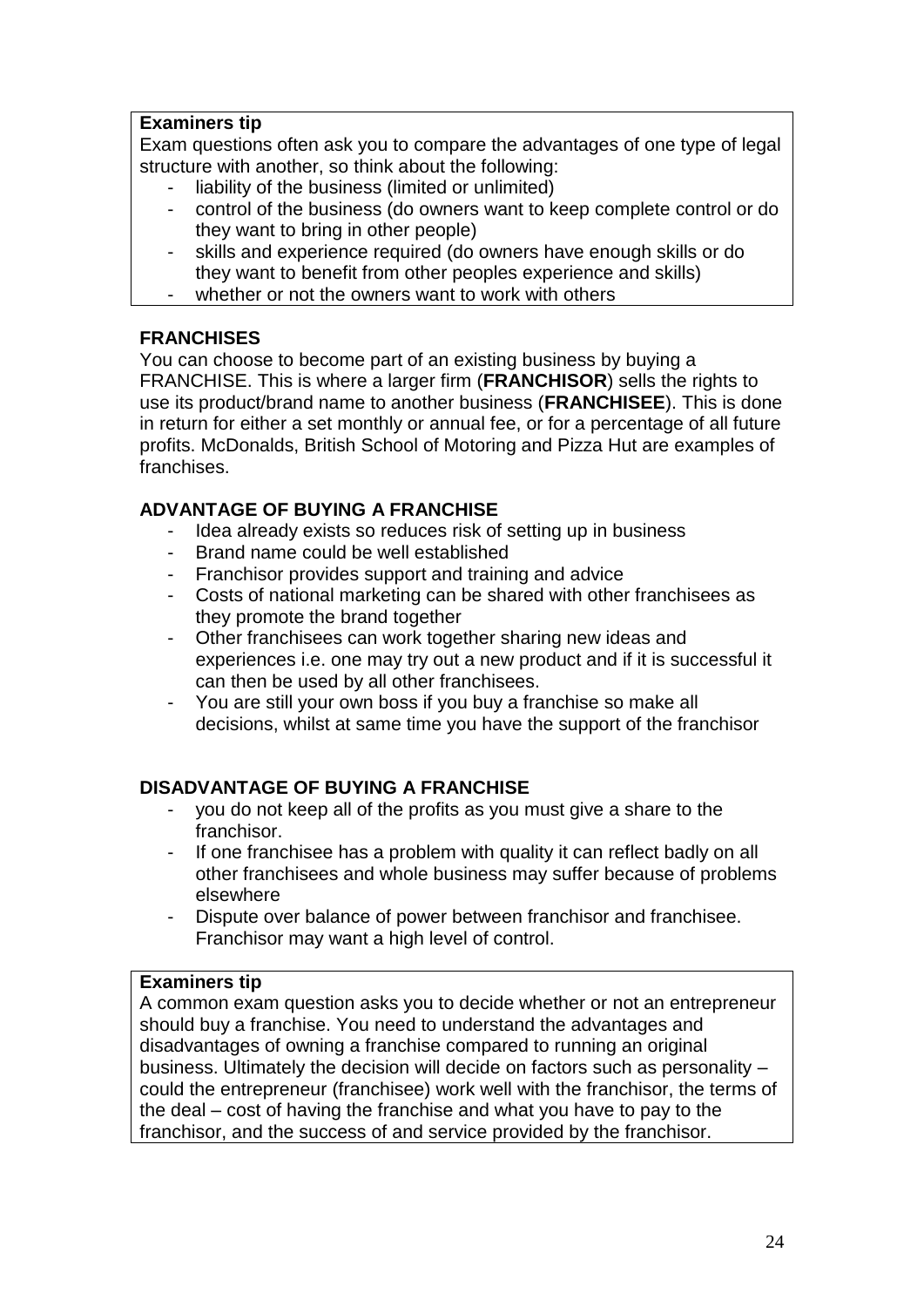# **1.4.2 LOCATION**

**Type of business –** has impact on location. Should it be near customers for easy customer access, or does it not matter. Might it need to be near suppliers, or good transport links – for employer and distribution access.

**Availability –** often the best locations have gone, taken by established firms so new start ups often have to settle for second best initially.

**Competitors –** must consider their location. Sometimes you do not want to be near competitors – petrol station, fast food outlet, but in some circumstances it may benefit to be close to competitors as it draws people into the area –

hotels in a tourist area, motorbike shops are all in Westgate Rd in Newcastle. **Availability of materials –** if you rely heavily of raw materials you may want to be near to where you get the materials from. It might cost a lot to transport the materials. A dairy will be near to the cows or a wine business will be near to the grape vines.

**Availability and cost of labour –** if you need a lot of employees then you need to be where there are people with a range of skills and experiences nearby. Some businesses go to areas where costs are cheaper. This could even be to overseas countries like China or the far east or eastern Europe. **Costs –** cost of buildings, land may determine where you set up. Amount of rent is also important. A shop in Bondgate Within pays more rent than a shop in Fenkle street or Bailiffgate as it is in a prime location with greater access to customers, so you pay more for this.

**Transport –** if you export you may want to be near an airport or a port. Being near effective road and rail links can be important for some businesses.

**Inertia** is where a business sets up in an area just because the owner is from there and maybe not because of any other reason or benefit.

### **Internet impact upon location**

There is often no need for a fixed location or premises. There may only be a virtual location. This happens when there is **e-commerce** – selling online, or **m-commerce** – selling online through a mobile phone or pad.

#### **Benefits of e-commerce or m-commerce**

Much lower operating costs as don't need premises or rent or staff. Can reach a much wider audience as anyone online can see your products. Easier to adapt to changing buying habits so make website mobile friendly.

Many businesses still have retail outlets as well as online sales, so they have **a multi-channel approach.** This allows them to hopefully maximise sales and market share.

#### **Examiners tip**

The 'right' location for a business will depend on the nature of the business. Think about the particular business in the exam question. Does it need to be near customers or raw materials?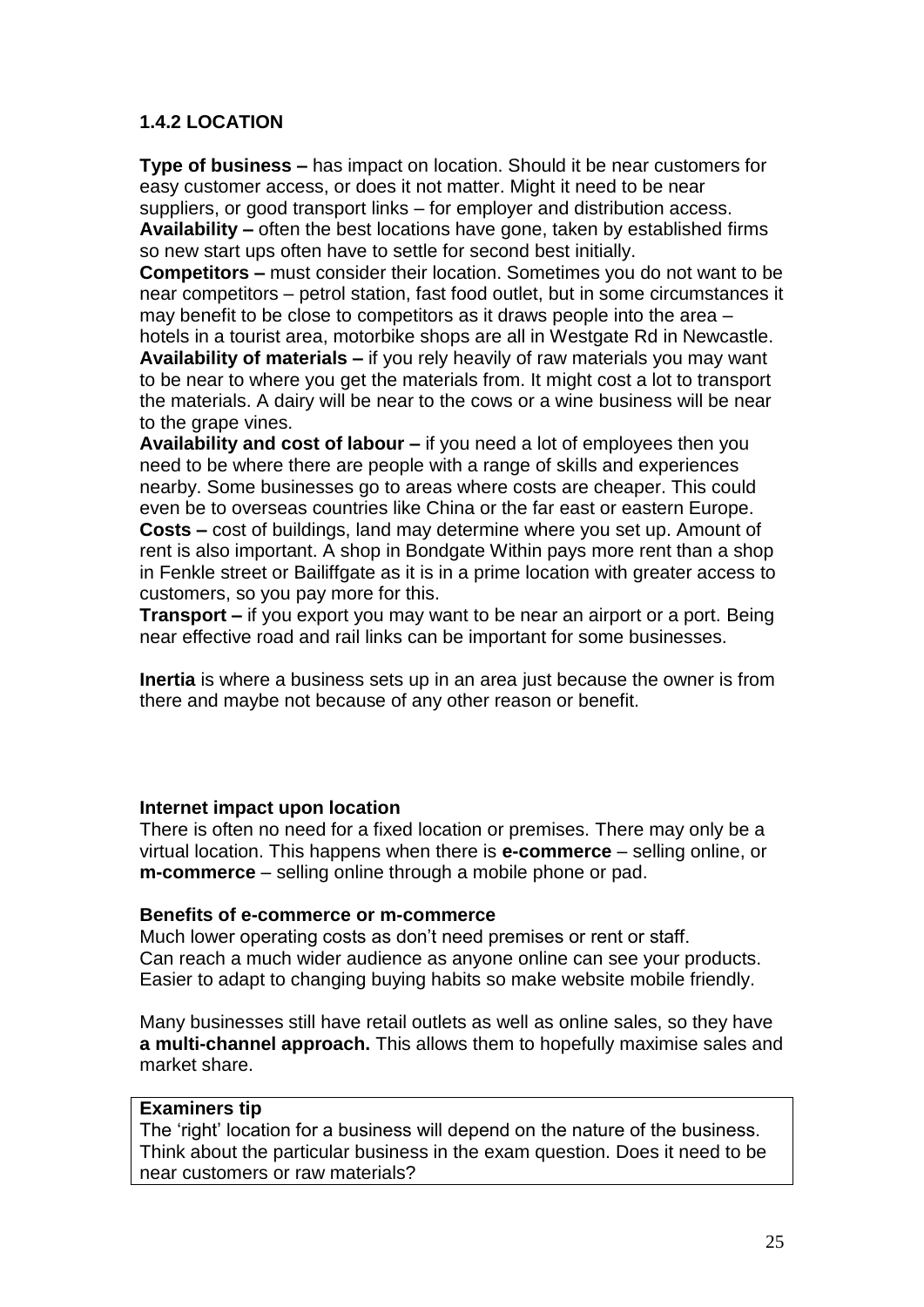# **1.4.3 MARKETING MIX**

This is split into 4 areas, known as the 4 P's

**Product –** Design and features of the item. There are many aspects of a product that help it to sell, it may be reliable, durable or long lasting, consistent i.e. McDonalds anywhere in the world, sugar free or it has a distinct design – Apple (sorry Dan!!)

**Promotion –** Let people know the business and the product exists. Sometimes known as the **promotional mix.** Advertising is done through newspapers, local radio, social media, online, sponsoring local events. NOTE – television is very expensive so unlikely for a start-up business. Promotion is NOT JUST advertising as it involves sales promotions such as special offers, leaflets, posters, free samples and even word of mouth. Sponsoring an event or a team or an individual is also a form of promotion.

Social media like facebook, twitter and youtube are increasingly being used as cheap forms of promotion that reach a wide audience.

Digital communication is useful – reaching customers via e-mail, texting, facebook, blogging.

WHAT is crucial is that you choose the promotion method to match the product you want to sell and where your customers are, i.e. a hotel in Alnwick wouldn't hand out leaflets in town they would want to advertise in magazines or with travel agents outside of the area.

**Price –** There is a lot to price, such as payment terms – do you want customer to pay all at once or allow them to pay in instalments – this is better for them and may be the difference in them buying from you rather than elsewhere. Can they pay by credit card or does it need to be cash? Another big factor is the price you charge – how does it compare to competitors price? **Customer needs to feel they get value for money**. Some businesses sell at lower prices – Primark, Aldi but they sell large volumes so that makes their profit, but they don't make much on each item sold.

**Place –** Where are you distributing your products from? A shop or direct to customer through online sales.

**Choosing the best Marketing Mix** is very important and changes depending upon the product or service being sold. It is vital that elements of the mix need to work together so – a high quality product could lead to selecting a high price to sell at and also placing the item in more exclusive retail shops with promotion aimed at higher income earners. Jewellery or designer label clothing could be in this category.

Creating a **brand loyalty** or **product differentiation** are important when applying the marketing mix. You want your product or service to be different to the competition so it creates brand loyalty and customers want your product. When you have this you can even get away with raising your prices as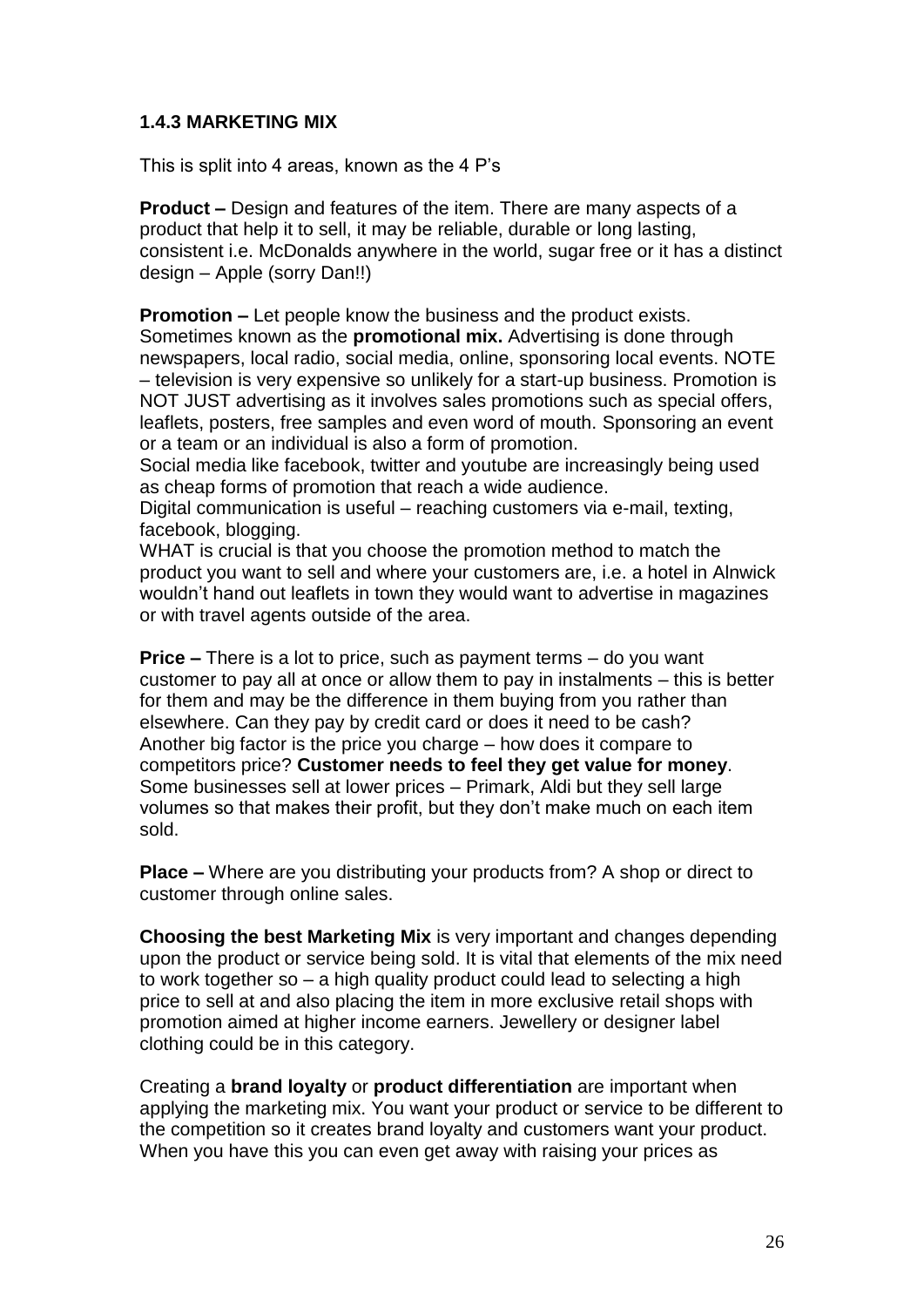customers still want your item so within reason will still buy it even at higher prices.

Other factors influencing your choice of marketing mix include;

- Target customers, how much do they earn, why are they going to buy your product, how much do they need the product – is it a luxury or a need.
- Competitors products and how do they use the marketing mix. How does it compare to your products.
- Do you want to be different, if so then be clear what will be different and why
- Product is it distinctive, unique, long lasting and what does the customer expect from it. Could charge a higher price if it is unique and long lasting but a cheaper price if it won't last too long and its similar to others.

# **Using ICT for International marketing**

Due to the internet and the creation of websites a small business can now reach people anywhere in the world.

### **Examiners Tip**

The 4 parts of the marketing mix must work together as they must combine to make a customer buy a product. You may have the best product in the world but if no one knows about it, or it is sold at the wrong price or in an inaccessible place then you will not make a profit.

If you sell cheap clothing or cheap items generally then you need to aim for price sensitive people, but if you have an exclusive range of high priced items then you need to advertise in fashion magazines.

A possible Exam Q – Is price the most important element of the marketing mix?

- Give reasons why price is important
- Aimed at customers
- Could be competition based
- Value for money
- Payment terms cash or credit card or instalments
- Then consider other parts of the marketing mix
- Promotion must be right or no one will know
- Place needs to be where customers get easy access to you, or you to them
- Product itself no good having a great price if quality is poor
- Value for money is important to customers.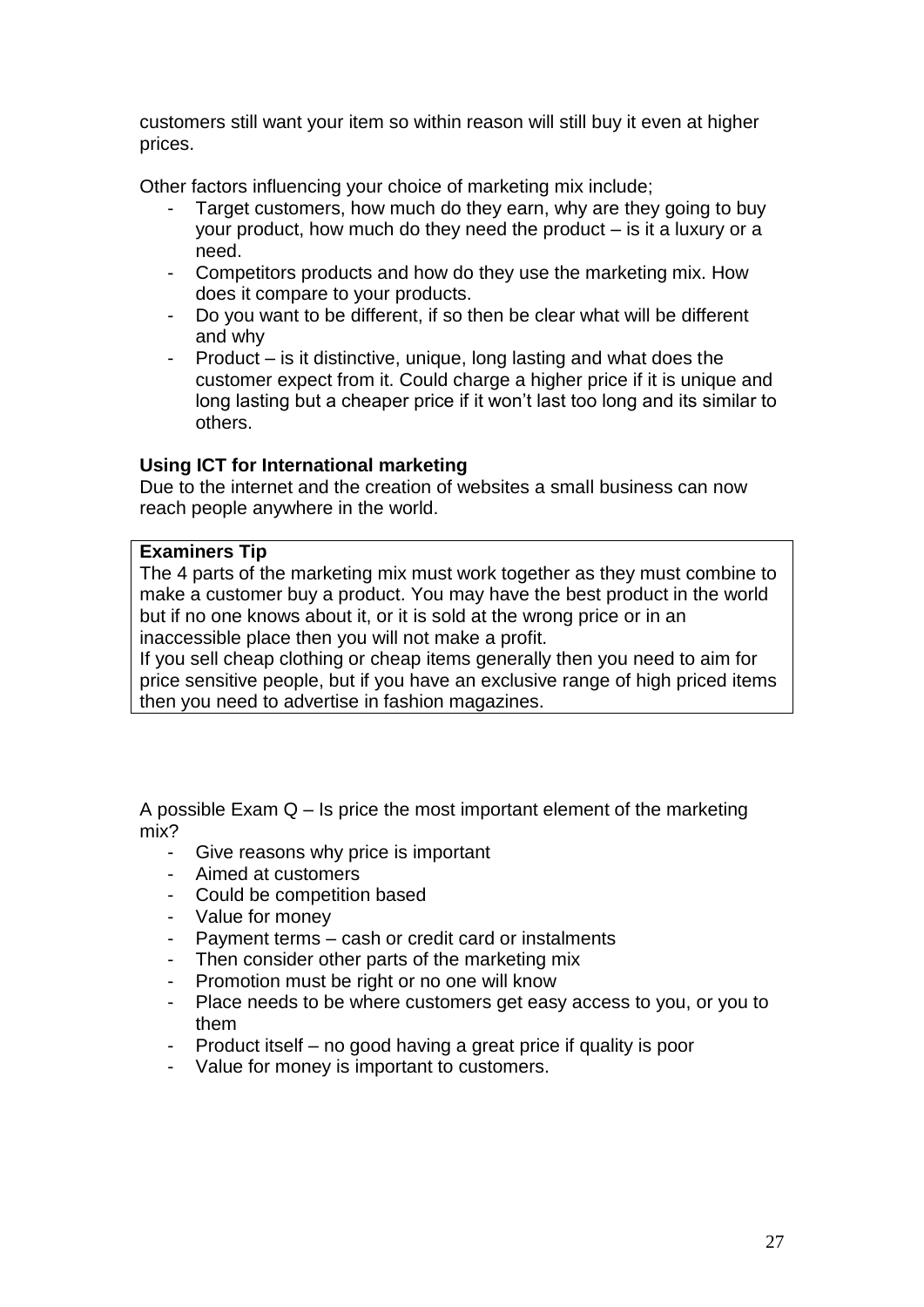# **1.4.4 BUSINESS PLANNING**

## **PURPOSE OF PLANNING**

States what business is trying to achieve over the next few years and how it intends to do this. A plan should include:

- information on owners and previous experiences
- analysis of market and firms position within it
- firms objectives
- a plan on how it will compete against its rivals, be competitive and get better than competition
- analysis of financial situation i.e. cash flow forecast, sales forecast and profit forecasts

With a plan you are better placed to deal with problems as you have a sense of direction of what you are trying to achieve. It helps a business reduce the DEGREE OF RISK when setting up, or expanding into unknown territory. A plan is also useful to show potential investors so they see when they might get a return on their investment.

You can also monitor against your plan by comparing the ACTUAL with what was FORECAST and make decisions based on if things are better or worse.

## **PROBLEMS IN PLANNING**

Uncertainty – not easy to look ahead and plan what is going to happen in a market or to estimate future sales. Market conditions change quickly. Lack of experience – people setting up do not always have the experience or skills to plan ahead and may not know how to do market research.

The business plan is not a guarantee of success as there are many risks involved, but it does help the entrepreneur and stakeholders to look ahead and know what they are trying to achieve.

### **Examiners tip**

Producing a business plan can help a business to organise its activities but it does not guarantee success. To judge how useful a particular plan is, you need to look at who produced it, how it was produced and what research they did. If things have gone wrong was it the result of bad look or should the managers have predicted that these problems might have occurred?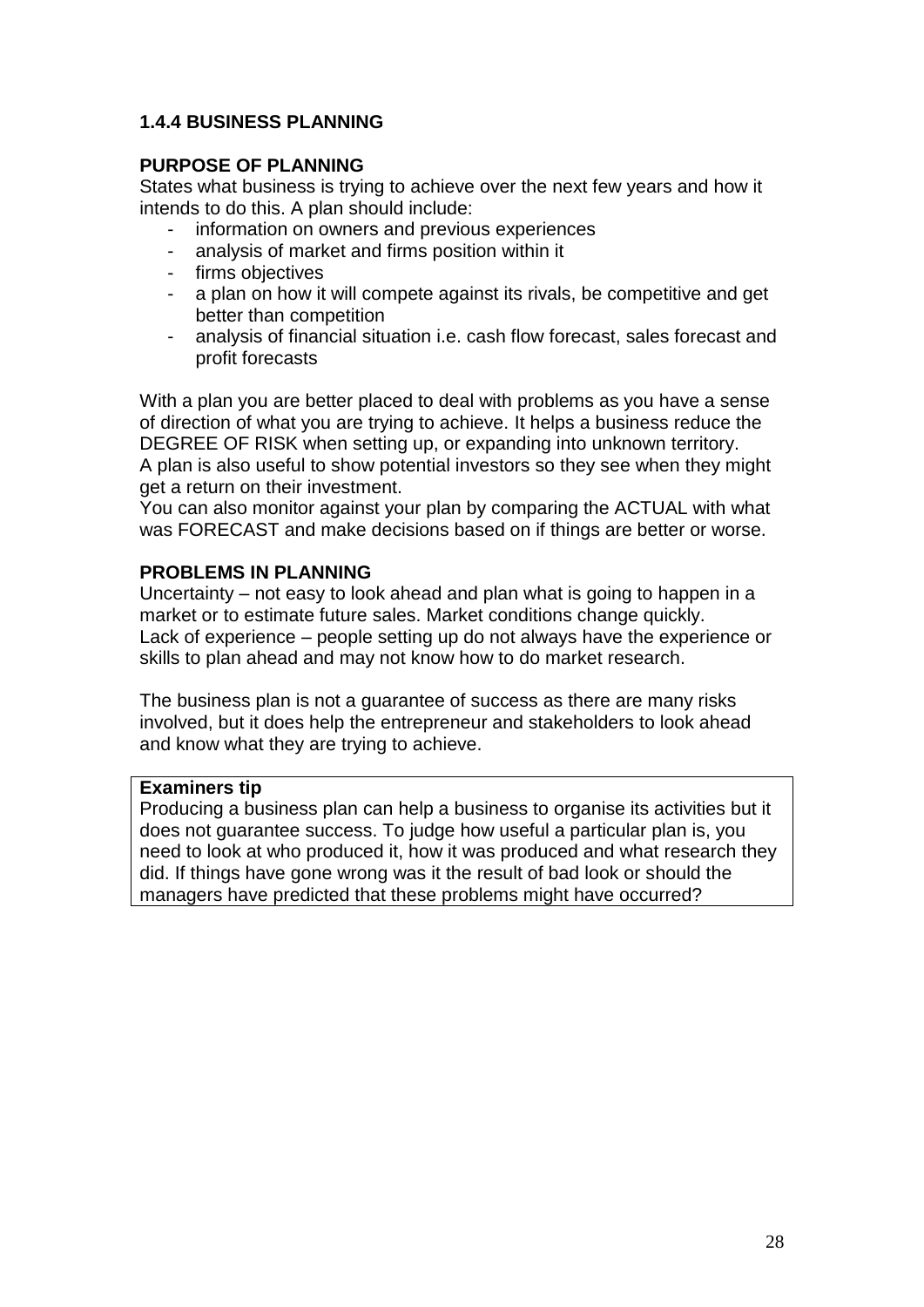# **1.5 UNDERSTANDING EXTERNAL INFLUENCES**

# **1.5.1 IMPORTANCE OF STAKEHOLDERS**

A stakeholder is an individual or organisation that affects and is affected by the activities of an organisation.

**Employees –** if business grows they might have promotional opportunities and will want more pay. Could go on strike if not happy so affects the business.

**Suppliers –** deliver to the business and will want paying on time. If business grows could benefit from more orders. Late deliveries and poor quality can affect a business.

**Customers –** will want best value for money – best quality but lower prices. If customers lose interest or go elsewhere then business will have problems. If customers buy more online then you will have to adapt and provide online sales, often through a website.

**Local Community –** may want a business to behave responsibly, and will hope to supply the workforce.

**Owners –** can affect the business by the amount of profit they take out, or the amount they re-invest.

**Government –** they make laws that affect the business – Employment and Health & Safety, but also take money in taxes. Higher tax rates affect a business more.

## **Examiners tip**

To decide how particular stakeholders can affect the objectives of a business, you need to consider what power that group has and what actions they could take to affect the business if it does not pay attention to them.

# **GROWTH AND IMPACT UPON STAKEHOLDERS**

**EMPLOYEES** get more job security and are more motivated. May even get greater rewards – pay etc. Disadvantage is that employee may feel isolated in a large organisation and not feel valued anymore. Communication could be difficult and employees may not feel fully informed.

**SUPPLIERS** can get additional orders from the larger business, however if they do merge there may be greater range of suppliers to choose from. **LOCAL COMMUNITY** could see more jobs created. Business may decide to re-locate elsewhere however where it is cheaper labour or land.

# **How stakeholders impact upon a business**

Owners (shareholders) – provide the funds and set the aims and objectives. Can sell shares to new owners if need to raise more funds.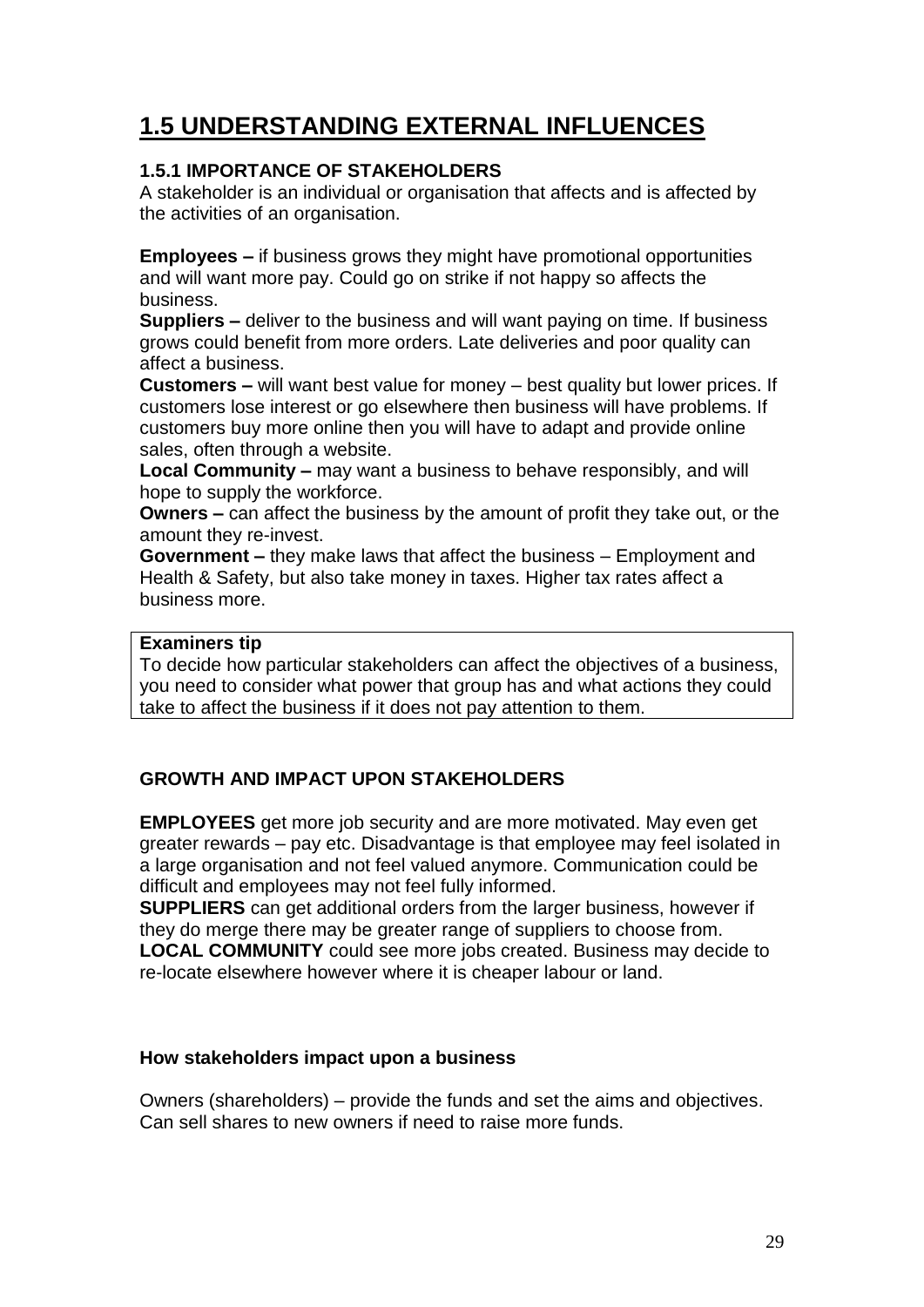Employees - can go on strike if they are not happy with pay or treatment. If not trained they can have a negative effect or if highly motivated they can be efficient and this can attract more satisfied customers.

Customers – buy items and recommend how to change or improve. Could boycott or stop buying if habits or taste changes.

Suppliers – can they supply more if demand increases, what is their quality, are prices too high?

Community – supply the workforce and supply the customers in a local area. Could object however if ethical or environmental issues they not happy with. Could object to planning permission for an extension.

Government – apply taxes so could raise them and costs go up. Make laws and business needs to spend money to meet these new laws. Could provide grants to help develop a business.

Pressure groups - create bad publicity if business is not behaving ethically or in an environmentally friendly manner. Could improve conditions for its employees.

#### **Examiners tip**

If you are asked how stakeholders are affected by growth, remember that it may depend upon

- Which stakeholder group is involved, as some may be better off and some worse off
- How the business is managed. Some businesses treat their stakeholders well but others concentrate more on their investors – those who have put money into the business

#### **Stakeholder conflict**

The following conflicts lead to lower profits or higher costs for a business who may be able to satisfy one but not both, or neither.

Suppliers want more pay but owners want more profit.

Employees want higher wages but suppliers want higher prices.

Customers want cheaper prices but owners or shareholders want more profits.

Government wants more tax and employees more wages.

Think of some more combinations where there may be conflict.

### **1.5.2 TECHNOLOGY IN BUSINESS**

Technology changes rapidly in business and some significant influences are:

e-commerce – this is using internet through computers and laptops.

m-commerce – this is use of mobiles, both phones and pads.

E-commerce allows trading at any time and from anywhere. Orders may be processed quickly and if you do not run a retail shop then costs can be reduced due to very few overheads.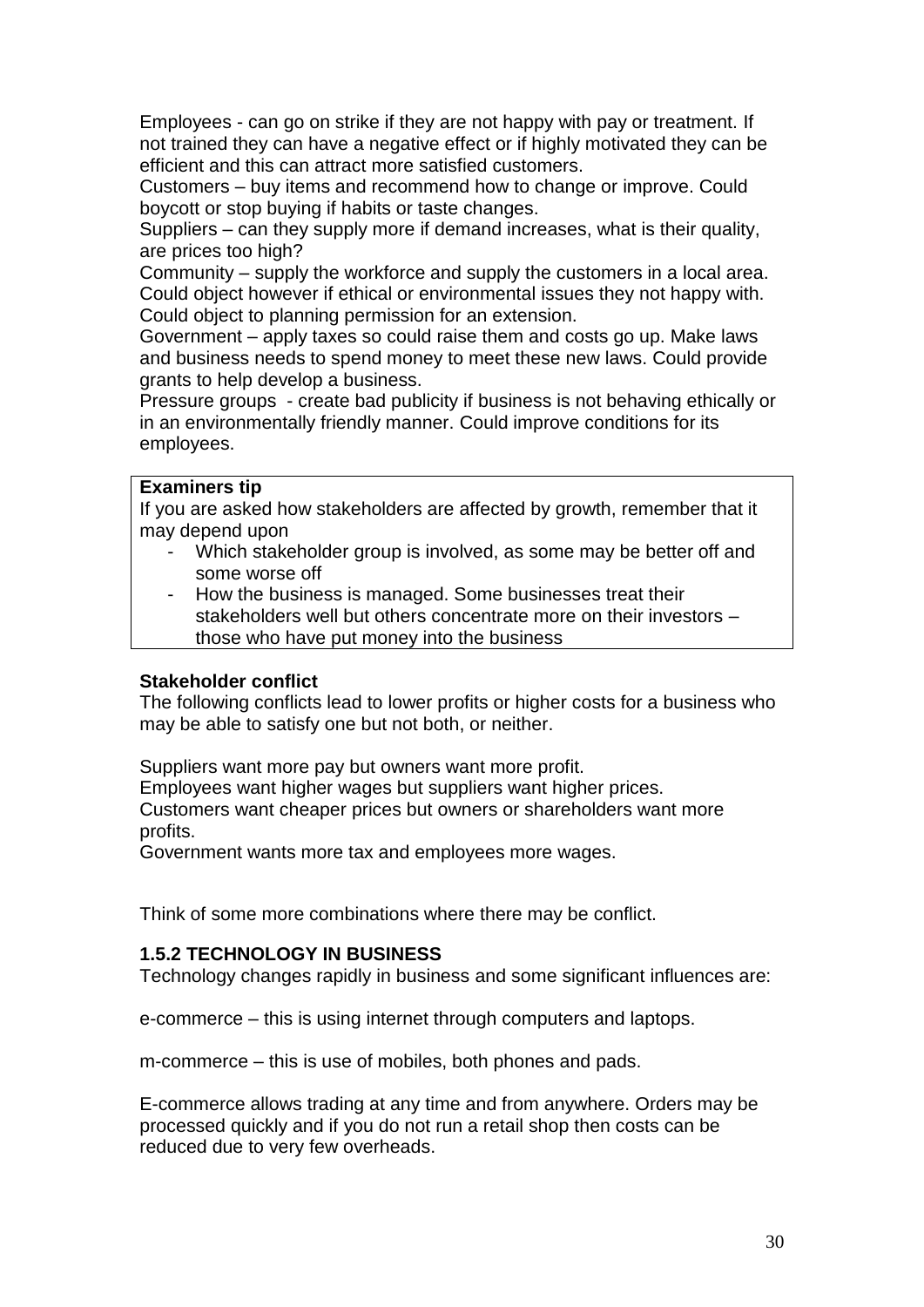On the down side however, you must keep technology regularly maintained, there could be security risks of fraud, computers can crash, and you also do not see customers face to face so cannot build any relationships.

Social media – facebook, twitter, Instagram, youtube etc. It can be very cheap and allows you to reach targeted customers quickly with communications. You can get feedback and respond to both positive and negative reviews.

Digital communication – email and texting allows you to aim at specific customers so you are reaching your target market. You can communicate at any time of the day or night.

Businesses can have staff working from home as they can keep in touch via email, skype etc. This may save costs on office space.

Payment systems are made easier as can use both e-commerce and mcommerce, usually 24/7. Can use pay pal as a means of payment and Apple pay.

**Technology impacts upon sales** as sales can be made at any time and from anywhere in the world, so effectively a shop never closes. Technology also used in warehouses to track and re-order stock quickly.

**Technology influences costs** as it reduces paperwork and keeps general costs lower. Documents can be e-mailed so no need for posting that takes time and money. Websites can be fairly cheap to set up.

#### **Technology and the marketing mix**

Price – online shopping is very competitive so forces prices to drop as businesses compete. Also, lack of overheads means business can lower its prices.

Product – technology like robots and computers make products 24/7, so ave costs are reduced. New ways to access i.e. streaming music, downloading films.

Place – easy to use e-commerce websites allows customer access and easy purchases. Place can almost be anywhere.

Promotion – social media and other cheap digital means can be used – emailing or texting target market. Cookies can track what you look at online.

#### **1.5.3 PROTECTING STAFF THROUGH LEGISLATION (LAWS)**

People need protecting by laws when they are at work, or even applying for jobs. Some laws also help businesses.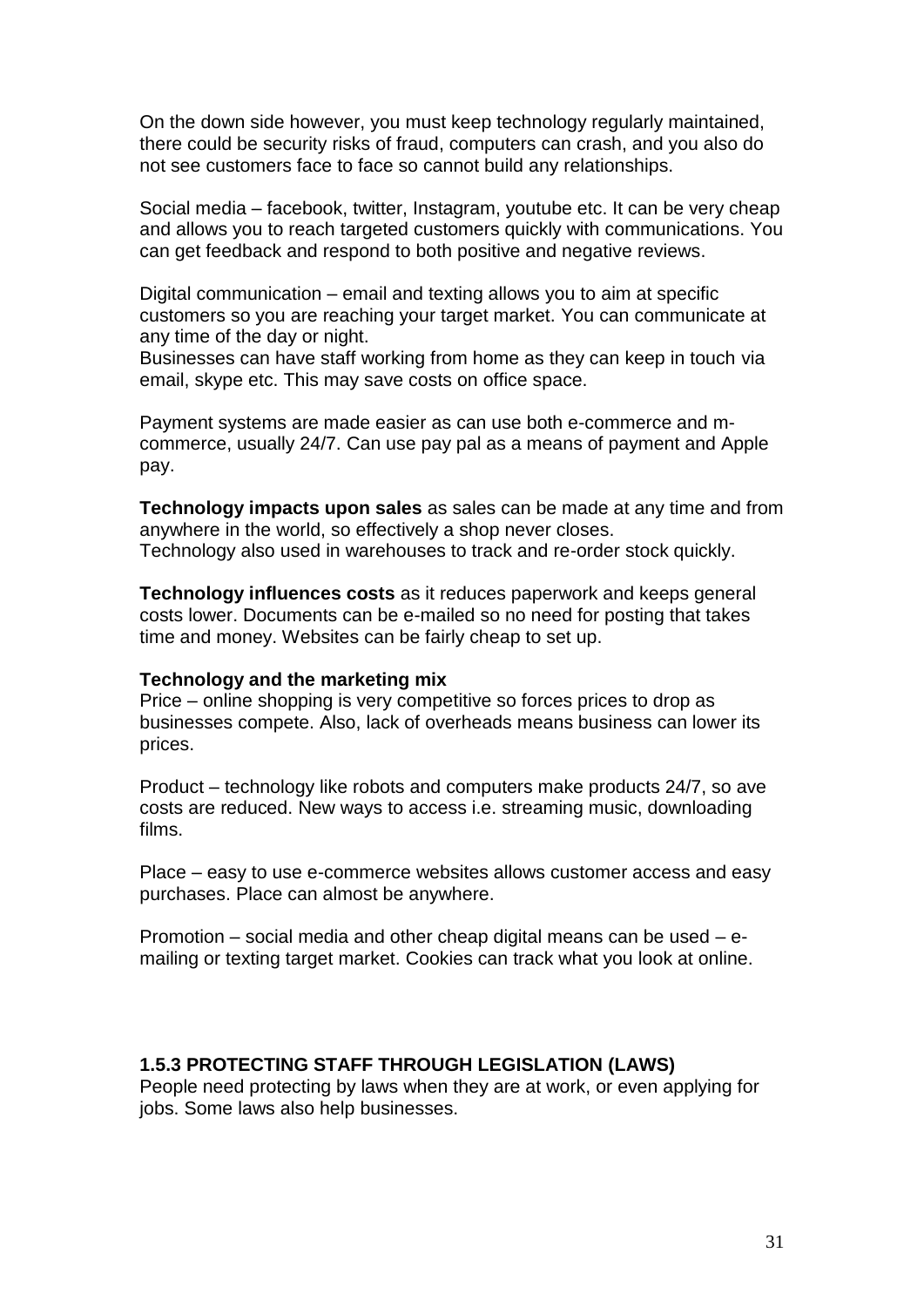**Minimum Wage –** there is a minimum wage per hour that no one should earn less than. It changes slightly from 16-18 then 18-21 then an adult rate. Current adult min wage is around £6.50

**Equal pay –** people should be paid the same for doing the same job. Many years ago women were paid less than men even if doing the same job but this can no longer be the case.

#### **Impact on a Small Business**

It can increase the production costs so if costs are higher it could mean less profit for a business. A way around this is to not employ as many workers but this can be a problem if more staff are actually needed.

#### **DISCRIMINATION LAWS**

There a few other laws to protect people from being treated differently without good reason to do so.

**Sex Discrimination Acts –** You cannot advertise for men only and must not treat sexes differently when choosing employees for promotion, or when selecting staff.

**Race Relations Act –** cannot discriminate on grounds of marital status, colour or race.

**Disability Act –** cannot treat a disabled person less favourably than others. Must make 'reasonable adjustments' to allow for employment of disabled persons. This may mean ramps or adapting equipment for a disabled person to use.

**Employment Equality (Age) Regulations –** Cannot discriminate on grounds of age if under 65. Can't say a new employee must be above or below a certain age. Cannot deny them same training opportunities offered to others

### **Health and Safety Act 1974**

This law is to make sure the employers safeguard the health of their employees. This happens by;

- Good lighting and temperatures at work
- Install and maintain safety equipment
- Give staff sufficient breaks during the day
- Protection against dangerous substances
- Guards fitted on dangerous equipment
- Display signs for safety where needed

### **IMPACT ON SMALL BUSINESSES**

Owners and managers must make sure job adverts are not discriminatory in any way and that all employees are treated the same. It could increase costs if they have to pay someone more money to make them equal, or to spend money building a disabled lift/ramp/toilet.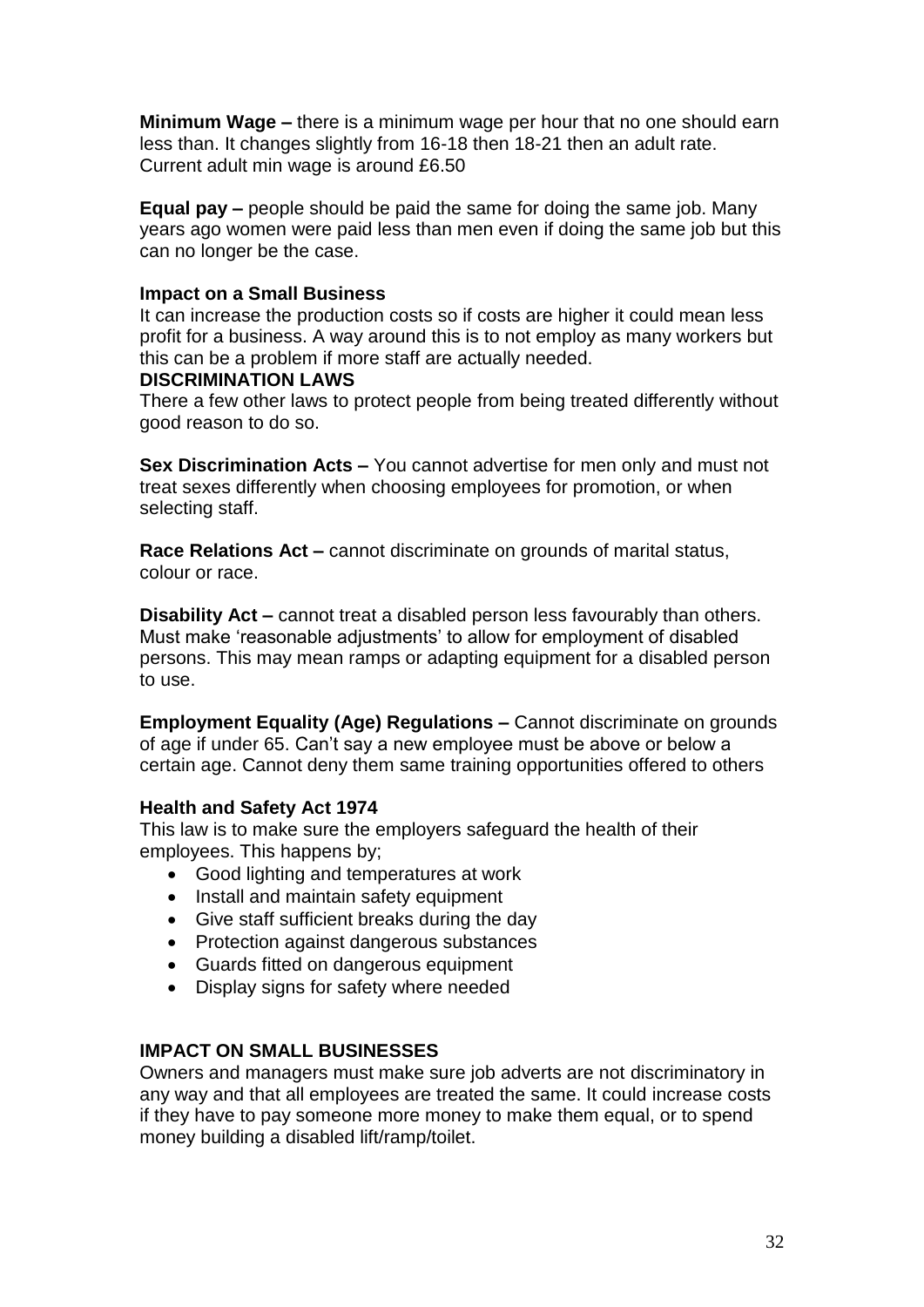As they won't have any legal experts on employment law then they may need to pay for legal advice on what they can and cannot do, so again it can add to the costs.

## IMPACT on a SMALL BUSINESS

Again this tends to involve costs, meeting the bullet points above costs money. However meeting the points means a business can get a good reputation and be seen as a safe and therefore happy place to work. So there can be some benefit also. Staff need to be trained in understanding employment laws, or with Health & Safety equipment and machinery may need to be changed.

## **Examiners Tip**

It can be argued that all the employment laws and the rights of employees, and Health & Safety Act will all have greater impact upon a small business than a larger one as they don't have as much money to spend on meeting these legal requirements.

# **CONSUMER PROTECTION LAWS**

Businesses can treat customers unfairly. Some ways are listed below:

- Selling goods and services that are not as described quantities are less than stated on the packet, or 100% wool but its only 50%
- $\bullet$  Selling products that are unsafe toys
- Selling products that do not work properly
- Selling products at unfair prices
- Passing on or selling information about consumers to other businesses but without their permission

# **WHAT THE LAWS ARE:**

### **Labelling of products**

Customers need to know information on products to help them decide whether to buy or not. Ingredients must be listed on the label along with weights and measures.

UNFAIR TRADING REGULATIONS say that you cannot give customers incorrect information on labels or packaging, and there cannot be aggressive door to door selling.

### **Sale of Goods**

We are protected in law when we buy items. Businesses cannot charge very high rates of interest when taking out a loan with them to buy expensive items.

SALE OF GOODS ACT makes sure that items when sold should work as expected. They should be of the **expected quality and fit for purpose**.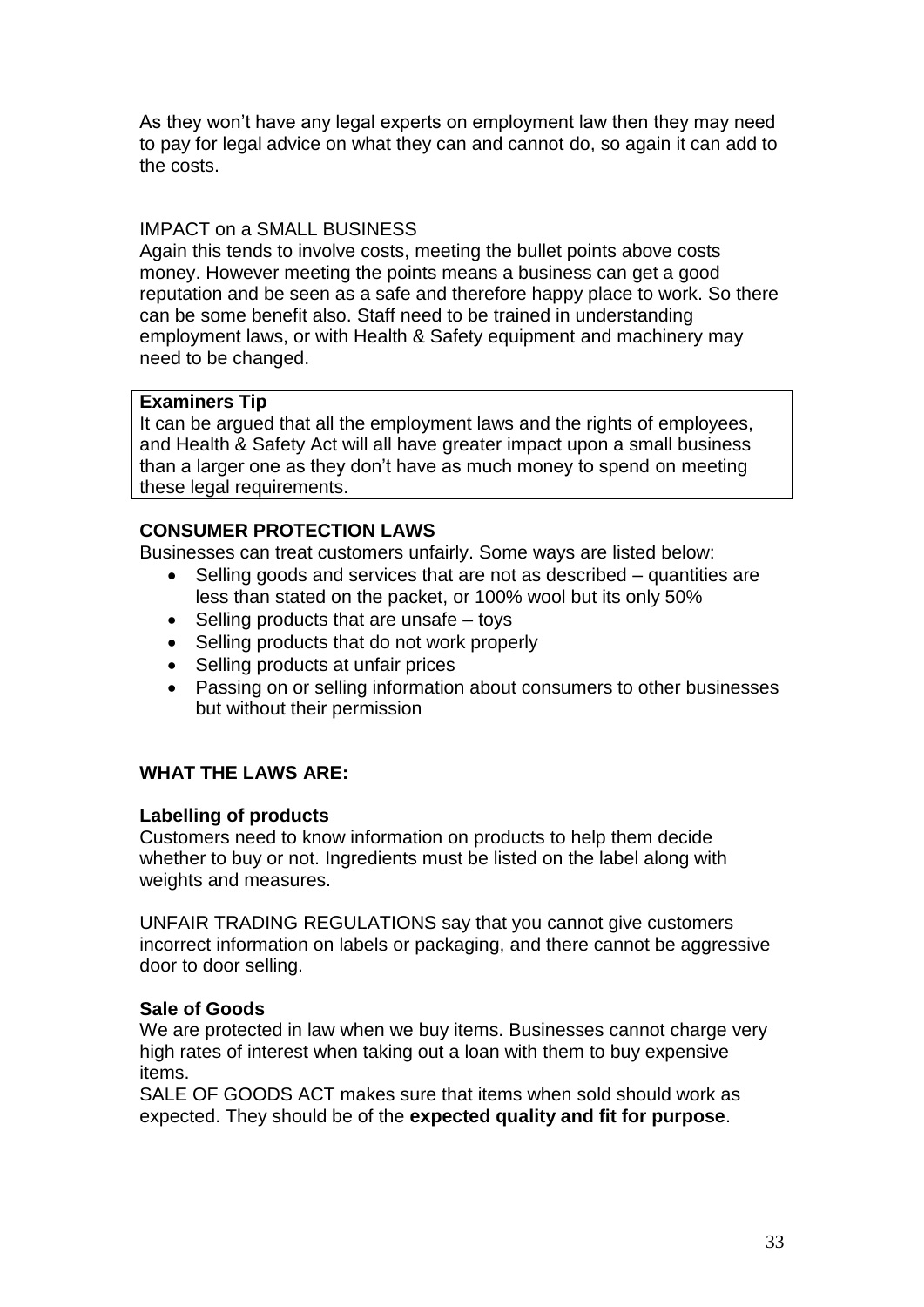## **Safety of products**

Customer safety needs to be protected. CONSUMER PROTECTION ACT says firms cannot sell dangerous products to consumers and if they do then they could go to court if a customer is injured. Food cannot be sold to consumers if it is unsafe and may cause illness.

#### **Examiners Tip**

You do not need to remember the details of these laws, just a broad understanding of how they protect consumers.

#### **1.5.4 THE ECONOMY AND BUSINESS Impact of economic climate on businesses**

**Unemployment** – if its low then fewer employees they can hire, so business may need to put wages up to attract people to work for them. However peoples incomes will be higher so leads to increasing demand as got more to spend. If unemployment is high then could lower wages but may find it harder to get suitable people to apply.

**Changing levels of consumer income** – if people have lower incomes they may buy more budget, lower priced products. Demand will fall so businesses lose revenue and sales and profits. May need to reduce staff. With higher incomes then more likely to buy higher priced items, and number of items bought rises. People more confident so make larger purchases. Have greater job security.

**Inflation** – this is the increase in prices. If prices rise by 5% in 2016 then only 2% in 2017 then it is STILL inflation even though the rate has fallen, it just means prices have not increased by as much.

Higher inflation can mean prices going up so materials can cost more. Hopefully peoples wages also go up when inflation rises, therefore demand can increase. Low inflation means prices are lower so pay less to suppliers.

**Changes in interest rates** – This is the amount of money a bank charges when you borrow money. Also, the bank pays you interest if you have money kept with them. If interest rates are low then it is cheaper to borrow money, credit cards are cheaper so people tend to buy more and spend more. At present the UK rate is 0.25% (July 2017) is the lowest it has been for many many years. Demand will rise for goods and services.

If interest rates are high then it will cost you more to borrow money so bank loans cost more in repayments, credit cards have higher interest to be paid back, so it will discourage people from borrowing as much. This means they may spend less. Demand will fall for products and services.

**Government taxes** – Individuals and businesses pay taxes. If income tax rates rise then people pay more tax so have less disposable income, so demand will fall. If business tax rise then a business has to pay more in tax so profits are lower. They may raise prices to make up for this, or may not invest as much back into the business.